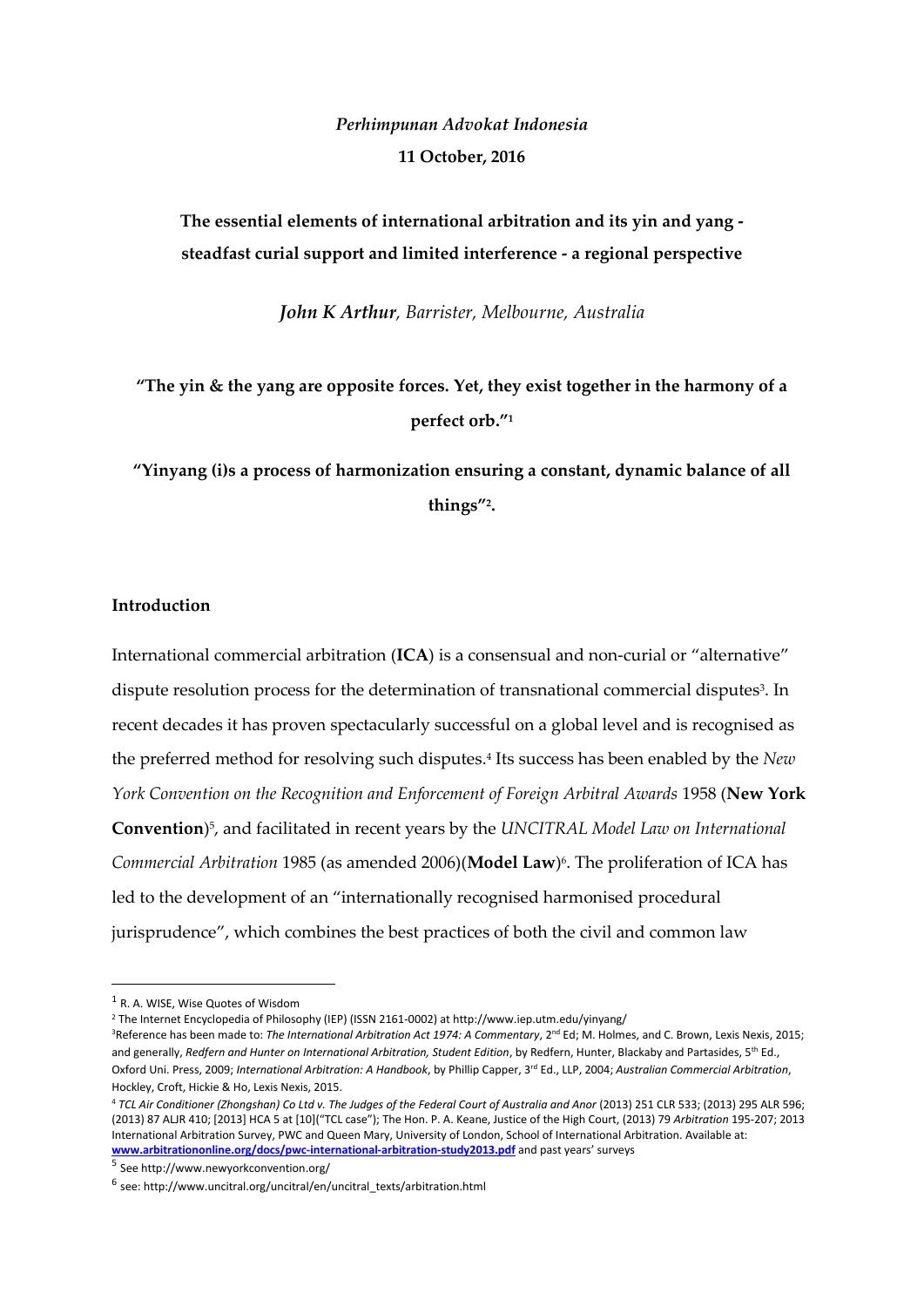systems, taking into account diffuse cultural and legal backgrounds and philosophies. The new jurisprudence is establishing an accepted procedure for dispute resolution which benefits international arbitration, as well as modern jurisprudence generally.<sup>7</sup>

To be effective ICA requires the support of domestic courts applying domestic laws (*lex arbitri*) which give effect to the NYC (and if applicable a Model Law *lex arbitri*), but not interference from those courts in the sense of intervening other than that permitted under the *lex arbitri* (see Art 5 Model Law) .

## **National laws which support ICA**

In order to function and be effective, the consensual process must be supported by national, or domestic, laws which are given effect to by domestic courts. The most important of these are:

- the law applicable to, or governing, the arbitration agreement including its construction, validity and performance;
- the *lex arbitri* which will give legal force and effect to the process of the arbitration and supervisory role of national courts supporting it;
- the *lex causa* the law governing the substantive contract;
- the national laws which legislate for the enforcement mechanisms of the New York Convention (NYC) in the place where the award is to be enforced.
- the procedural rules of the arbitration; and

**.** 

 other applicable rules, non-binding guidelines and recommendations, including UNCITRAL/IBA guidelines and any ethical codes of conduct. 8

## **New York Convention (NYC) and the Model Law - NYC**

The NYC is the single most important factor explaining the success of ICA. With 154 countries so far having acceded to it, it is the most successful instrument in international trade law<sup>9</sup> .

<sup>7</sup> Rt Hon. Sir Michael Kerr, *Concord and Conflict in International Arbitration,* (1997) 13 *Arbitration International* 122 at 125-6. <sup>8</sup> Capper at p. 11ff. Five systems of law may apply to international commercial arbitration: Redfern & Hunter, at p. 165, cited in *Cape Lambert Resources Ltd v MCC Australia Sanjin Mining Pty Ltd* (2013) 298 ALR 666; [2013] WASCA 66 [36]

<sup>9</sup> ICCA's Guide to the Interpretation of the New York Convention, Foreword by P Sanders available at http://www.arbitrationicca.org/media/1/13890217974630/judges\_guide\_english\_composite\_final\_jan2014.pdf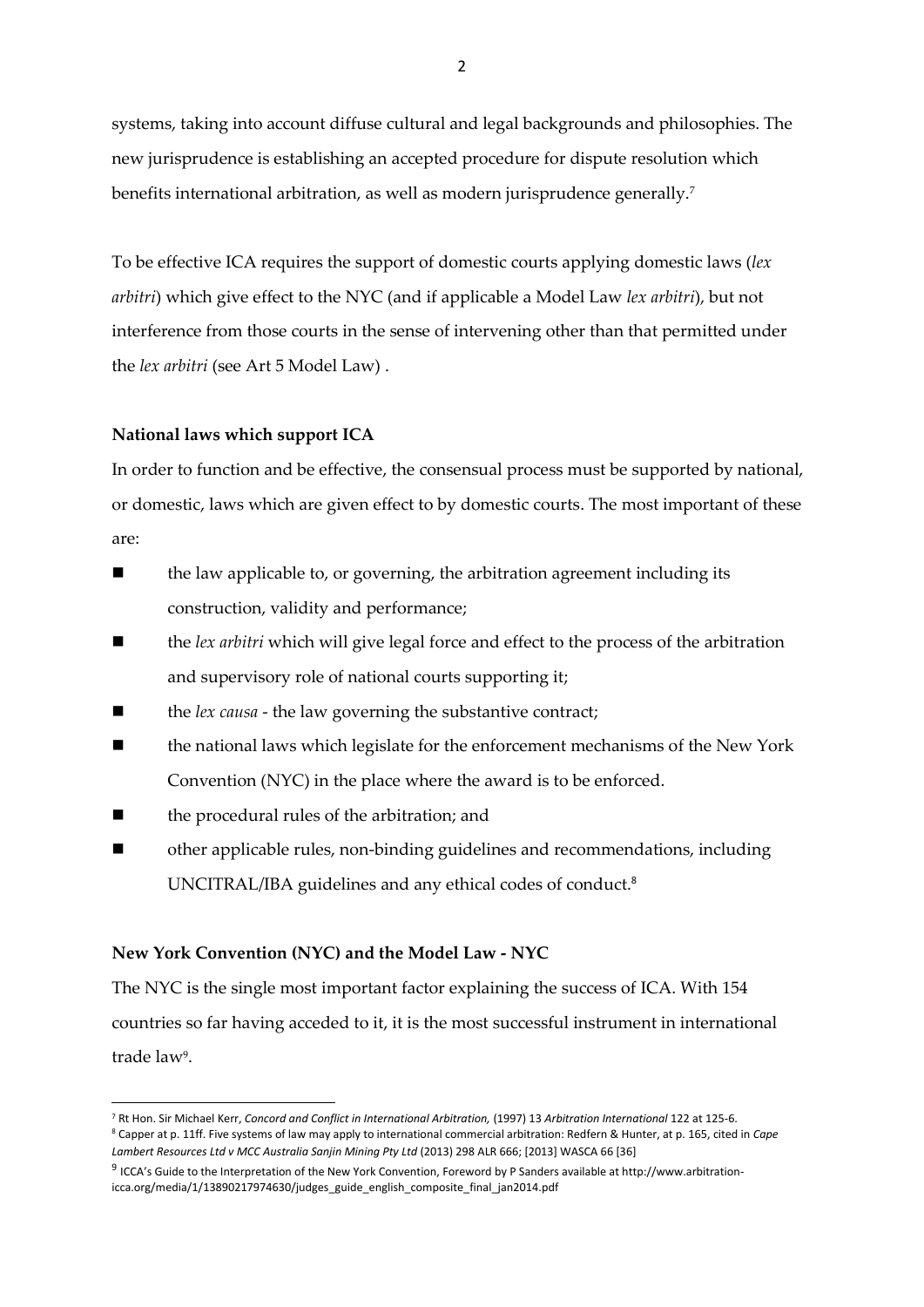The NYC is primarily concerned with two matters:

the recognition of, and giving effect to, arbitration agreements; and

 the recognition, and enforcement, of international (non-domestic) arbitral awards. It achieves the *first* by requiring a court of a contracting state to refer a dispute which has come before it, and which falls within the scope of an arbitration agreement, to arbitration; and the *second* by enabling the successful party to an arbitration award to easily and simply enforce the award in any country which is a party to the convention in accordance with that country's arbitration laws.<sup>10</sup>

#### **Interpretation of the NYC**

1

It is noted that the NYC as an international treaty is interpreted in accordance with the rules of interpretation of international law, which are codified in Articles 31 and 32 of the *Vienna Convention on the Law of Treaties*. A treaty shall be interpreted in good faith in accordance with the ordinary meaning to be given to the terms of the treaty in their context and in the light of its object and purpose: Art 31(1). Art 31(2) defines "context" for the purpose of the interpretation of a treaty<sup>11</sup>. Recourse may be had to supplementary means of interpretation where the interpretation according to article 31:

- (a) leaves the meaning ambiguous or obscure; or
- (b) leads to a result which is manifestly absurd or unreasonable: Art 32.

Accordingly, the NYC is interpreted in light of its object and purpose to promote international commerce and the settlement of international disputes through arbitration $^{\scriptstyle 12}$ . **Model Law**

<sup>10</sup> The Convention on the Recognition and Enforcement of Foreign Arbitral Awards made in New York on 10 June 1958 known as the *New York Convention;* Redfern & Hunter at p. 72; the 148 countries which have acceded to the NYC are the vast majority of countries in the world. On 16 April 2013 Myanmar also acceded to the NYC: **[www.newyorkconvention.org/new-york-convention-countries/contracting](http://www.newyorkconvention.org/new-york-convention-countries/contracting-states)[states;](http://www.newyorkconvention.org/new-york-convention-countries/contracting-states)** Articles II and IV NYC

 $11$  Art 31(2) The context for the purpose of the interpretation of a treaty shall comprise, in addition to the text, including its preamble and annexes: (a) Any agreement relating to the treaty which was made between all the parties in connexion with the conclusion of the treaty; (b) Any instrument which was made by one or more parties in connexion with the conclusion of the treaty and accepted by the other parties as an instrument related to the treaty. (3) There shall be taken into account, together with the context: (a) Any subsequent agreement between the parties regarding the interpretation of the treaty or the application of its provisions; (b) Any subsequent practice in the application of the treaty which establishes the agreement of the parties regarding its interpretation; (c) Any relevant rules of international law applicable in the relations between the parties.

 $12$  Cf the approach in Indonesia as stipulated by the Indonesian Civil Code Arts 1342-1351, and civil law countries: A Brief on Arbitration in Indonesia, M Husseyn Umar, PT Fikahati Aneska, 2015, p. 52ff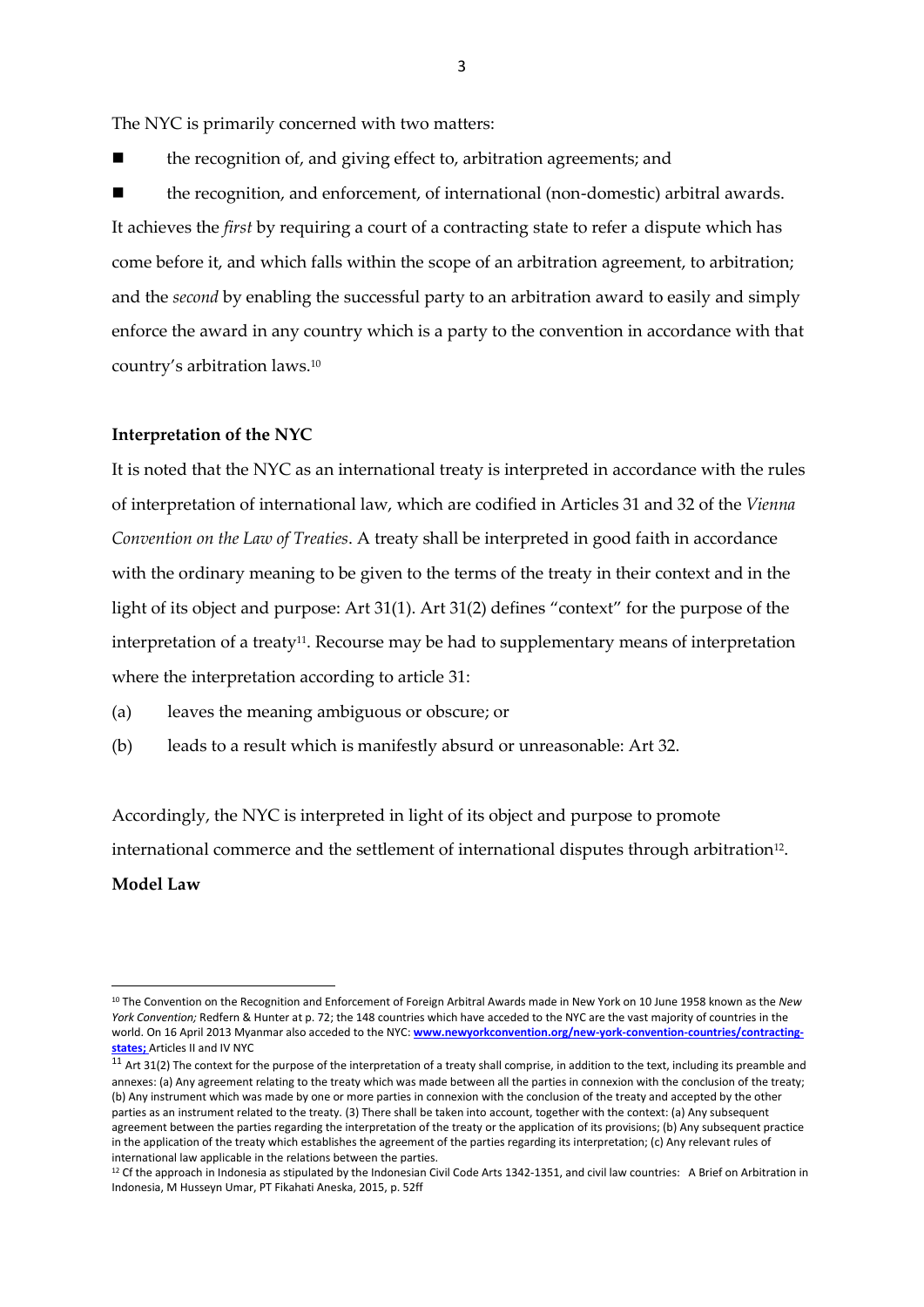The next most influential international legal instrument in the present context is the Model Law**<sup>13</sup>** . It was formulated in recognition that it would be in the interests of ICA to have uniform standards of arbitral procedure and that the development of a model law on the subject was the best way to achieve this<sup>14</sup>. The Model Law is not legally effective on its own, but is simply a *template* for legislation for an arbitration law (a *lex arbitri*) which may be enacted by individual states. 'Model Law countries' include many countries in Asia15, and 72 countries and 102 jurisdictions globally<sup>16</sup> . Australia's *lex arbitri* is the *International Arbitration Act* 1974 (Cth.)("**IAA**") which gives the Model Law force of law in Australia (s. 16). Notable exceptions in Asia are the first and fourth most populous countries in the world, the PRC and Indonesia.

#### **The arbitration agreement – the foundation of the process**

The foundation of the arbitral process is *contract* - the agreement by which the parties refer their disputes to arbitration. Indeed, once a binding arbitration agreement is entered into the parties will be subject to it so that if a dispute arises which falls within its scope the dispute must be resolved by arbitration (if a party so requires it). Its terms will bind the parties, as well as the arbitrator appointed pursuant to it.<sup>17</sup> Unless settled by agreement, the arbitral process will culminate in an award capable of enforcement with curial assistance from national courts.

#### **Separability of "arbitration agreement"**

An essential quality of the arbitration agreement is that it is considered to be a contract independent of the contract in which it is contained and on this basis survives termination of the contract. As a result:

 $\blacksquare$  the arbitral tribunal has jurisdiction to rule on its own jurisdiction even if the underlying contract has been terminated or set aside; <sup>18</sup> and

 $\overline{\phantom{a}}$ 

<sup>13</sup> The 1985 Model Law was revised in 2006, available at www.uncitral.org

<sup>&</sup>lt;sup>14</sup> Ibid, Dean Lewis at pp. 23-24

<sup>15</sup> Australia; Sri Lanka; Bangladesh; Brunei; Cambodia, China (Hong Kong and Macau); India; Japan; Malaysia; Myanmar; New Zealand; Philippines; Republic of Korea; Singapore; and Thailand

<sup>&</sup>lt;sup>16</sup> http://www.uncitral.org/uncitral/en/uncitral\_texts/arbitration/1985Model\_arbitration\_status.html

<sup>17</sup> *Rizhao Steel Holding Group Co Ltd* (2012) 43 WAR 91; (2012) 287 ALR 315; 262 FLR 1; [2012] WASCA 50 at [165]–[166]

<sup>18</sup> Rizhao Steel Holding Group Co Ltd v Koolan Iron Ore Pty Ltd (2012) 287 ALR 315; 262 FLR 1; [2012] WASCA 50; at [165]–[166]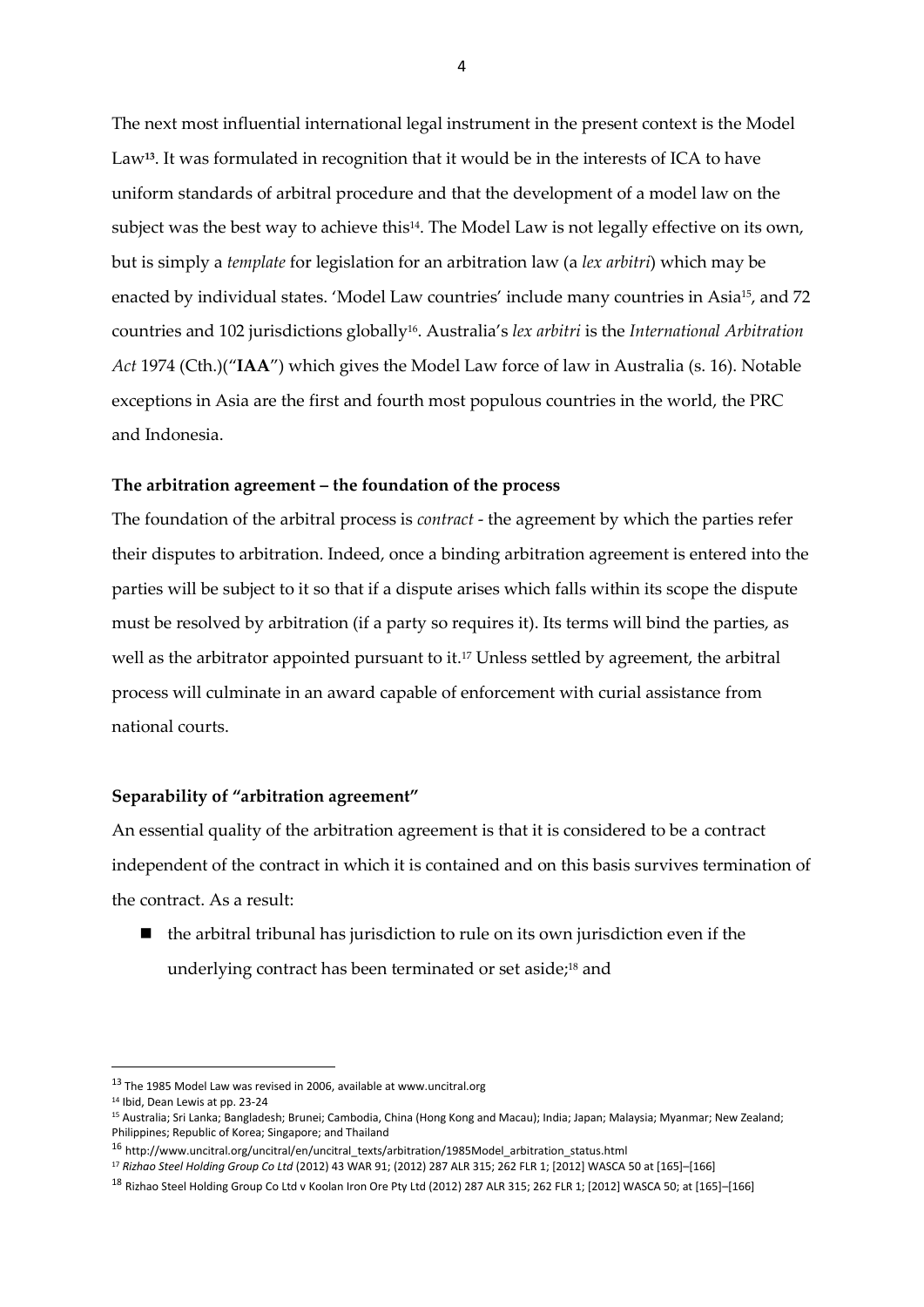$\blacksquare$  the invalidity of the substantive contract will not necessarily mean that the arbitration clause is invalid. 19

The separability principle is reflected in Art 10(f) and (h) of the Indonesian Arbitration Law $^{20}$ .

#### **The arbitral award**

The making of a binding and enforceable award by the arbitral tribunal is the object and purpose – indeed, the culmination – of the arbitration process. The particular *lex arbitri* engaged will set requirements which an award must contain but the precise requirements for an award will principally be determined by the arbitration agreement (incorporating any arbitration rules) as modified by the *lex arbitri.<sup>21</sup>* Art 32 of the Model Law sets out the requirements for an arbitral award in terms of form and contents.

In Indonesia, Art 54 of the Indonesian Arbitration Law sets out the requirements for an arbitration award under the Law.

#### **Enforcement of awards**

Under both the NYC and the Model Law a simple procedure is provided for the enforcement of international arbitral awards. Under Art. IV(1) NYC "to obtain the recognition and enforcement .. the party applying for recognition and enforcement shall, at the time of the application, supply: (a) the duly authenticated original award or a duly certified copy thereof; (b) the original agreement referred to in article II (that is the arbitration agreement or clause) or a duly certified copy thereof". The procedure under the Model Law is even simpler: "the party relying on an award or applying for its enforcement shall supply the original award or a copy thereof" (Art 35(2)) (but not the arbitration agreement). In like terms, in Australia under s. 9 IAA (1), "(i)n any proceedings in which a person seeks the enforcement of a foreign award .. he or she shall produce to the court: (a) the duly authenticated original award or a duly certified copy; and (b) the original

<sup>1</sup> <sup>19</sup> Comandate Marine Corp v Pan Australia Shipping Pty Ltd (2006) 157 FCR 45; 238 ALR 457; [2006] FCAFC 192; at [219]

<sup>&</sup>lt;sup>20</sup> Law No. 30 of 1999 on Arbitration and Alternative Dispute Resolutions - A Brief on Arbitration in Indonesia, M Husseyn Umar, PT Fikahati Aneska, 2015, p. 6

<sup>21</sup> Redfern & Hunter at para 9.114; ibid, Capper at p. 117ff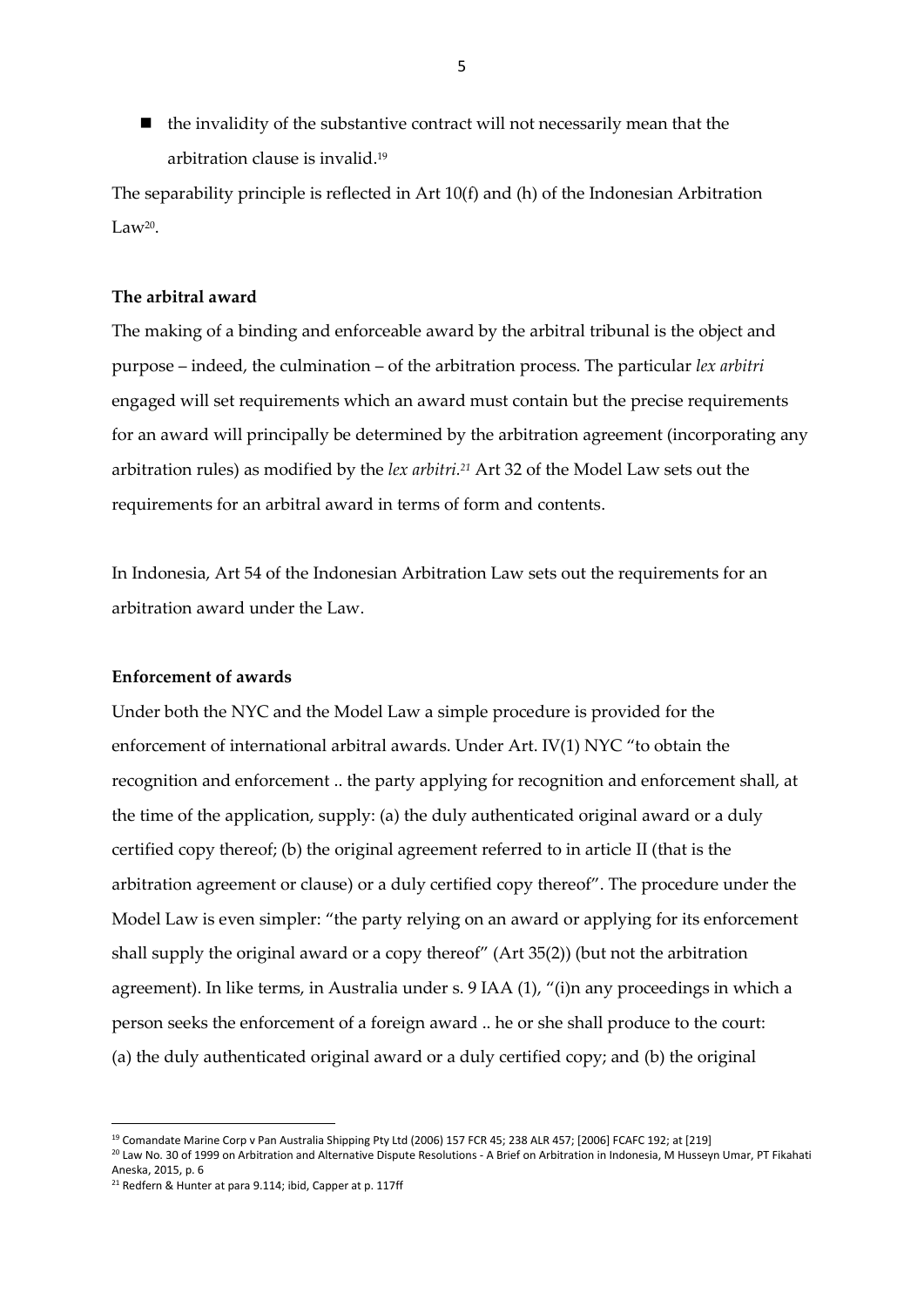arbitration agreement under which the award purports to have been made or a duly certified copy". An expedited process for enforcement of awards is also provided for under the Indonesian Arbitration Law. An international arbitration award may enforced by application to the Central Jakarta District Court (or Supreme Court if the government of Indonesia is a party) producing the material required for a Model Law enforcement application, as well as statement from the diplomatic representative of the Republic of Indonesia in the country where the International Arbitration Award was rendered, stating that the claimant's country is bound to the Republic of Indonesia by bilateral or multilateral treaty on the recognition and execution of International Arbitration Awards (Arts 65-67).

# **Grounds upon which an award is liable to be set aside, or refused recognition or enforcement**

The grounds upon which a court may interfere with, or review, an arbitral award in ICA, are generally strictly and expressly limited. In ICA there should be no appeal on the basis of the merits of an arbitral award<sup>22</sup> or for an error of law or fact. This is the case in Indonesia where it is emphasised that "The District Court shall have no jurisdiction to try disputes between parties bound by an arbitration agreement" (Art 3(1) and see Art 11 of the Indonesian Arbitration Law) <sup>23</sup>. There is no appeal or *cassation* to the Supreme Court, against a decision of the Chairman of the Central Jakarta District Court contemplated in Article 66, item (d), recognise and enforce the award, but a cassation to the Supreme Court is allowed from a decision refusing to do so<sup>24</sup>.

Under the NYC and the Model Law, only if the arbitral process is subject to some serious procedural irregularity (and in a limited range of other circumstances) is the award liable to be set aside, or refused recognition or enforcement. A mere error of law or fact will not suffice<sup>25</sup>. The grounds for challenging awards under the NYC (as reflected in the Model

<sup>24</sup> Art 68

**.** 

<sup>22</sup> *AKN v ALC* [2015] SGCA 18 , [37] (Menon CJ), Singapore Court of Appeal

<sup>&</sup>lt;sup>23</sup> Harmonizing Arbitration Laws in The Asia Pacific Region, by Frans H. Winarta, INDONESIA ARBITRATION - Vol. 7 No. 1 March 2015 : 1-8 at p. 4

<sup>25</sup> *PT Central Investindo v Franciscus Wongso* [2014] SGHC 190 at [101] cited in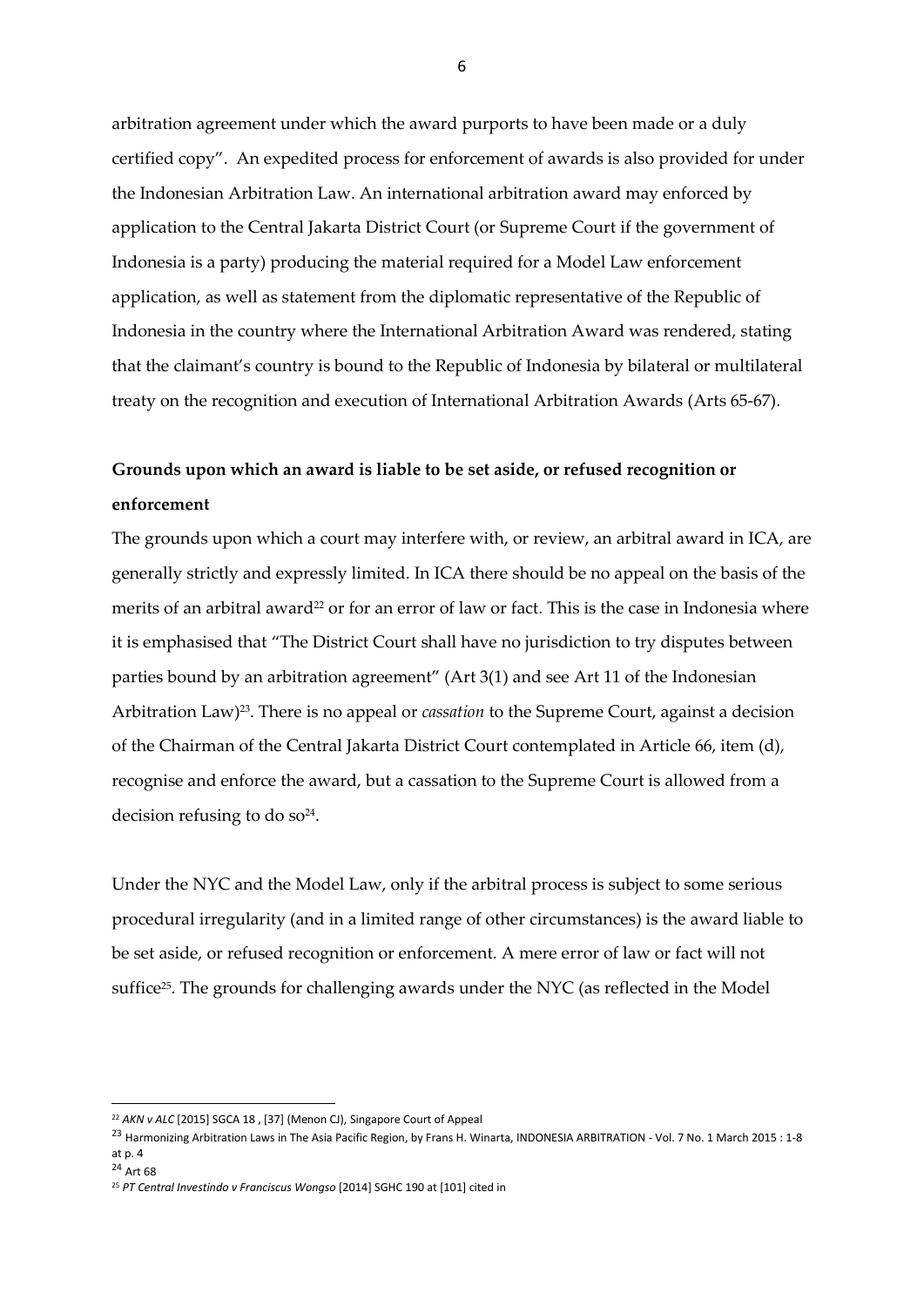Law) are concerned with the structural integrity of the arbitration proceedings<sup>26</sup>, and equate with errors which go to jurisdiction.

In Model Law countries<sup>27</sup>, the circumstances by which an award may be set aside are limited to those set out in Art 34, and those on the basis of which it may be refused enforcement or recognition are contained in Art 36. The circumstances under Arts 34 and 36 are with one exception identical. They draw their inspiration from Articles  $V(1)(a)$ -(e) and  $V(2)(a)$  and (b) of the NYC<sup>28</sup> . These provisions have not been implemented in Indonesia where the only ground to refuse recognition and enforcement of an award is confined to a violation of *public policy*<sup>29</sup> . However, an application may be made to *nullify the award* within 30 days of the delivery and registration of the award with the Central District Court's clerk on the grounds that: (a) letters or documents submitted in the hearings which are admitted to be forged or are declared to be forgeries after the award has been rendered; (b) documents are found after the award has been rendered which are decisive in nature and were deliberately concealed by the opposing party; or (c) an award is made based on fraud committed by one of the parties to the dispute<sup>30</sup>.

The NYC/Model Law grounds are well known.

Under the Model Law an arbitral award **may only** be set aside or refused recognition or enforcement, if the party making the application establishes that:

 *a party to the arbitration agreement .. was under some incapacity31, or the agreement was not valid under applicable law32*: **Art V(1)(a) NYC; Arts 34(2)(a)(i); 36(1)(a)(i) of the Model Law**;

**.** 

<sup>26</sup> *Kanoria v Guinness* [2006] EWCA Civ 222, [30] cited by the Hong Kong Court of Appeal in *Grand Pacific Holdings Ltd v Pacific China Holdings Ltd (in liq) (No 1)* 2012] 4 HKLRD 1 at 7[7] per Tang V-P (with whom Kwan and Fok JJA agreed) cited in *Cameron Australasia Pty Ltd v Aed Oil Ltd (subject to deed of company arrangement)* [2015] VSC 163 at [20] (Croft J)

<sup>&</sup>lt;sup>27</sup> Which includes many Asian countries such as Australia (International Arbitration Act 1974); Sri Lanka (Arbitration Act No. 11 of 1995); Bangladesh; Brunei; Cambodia, China (Hong Kong and Macau); India; Japan; Malaysia; Myanmar; New Zealand; Philippines; Republic of Korea; Singapore; Thailand, see: http://www.uncitral.org/uncitral/en/uncitral\_texts/arbitration/1985Model\_arbitration\_status.html <sup>28</sup> TCL Air Conditioner (Zhongshan) Co Ltd v Judges of the Federal Court of Australia (2013) 251 CLR 533; (2013) 295 ALR 596; [2013] HCA 5

at [53]-[54]. The *International Arbitration Act* 1974 (Cth) (IAA) gives the force of law in Australia to the Model Law: s. 16 IAA

 $29$  A Brief on Arbitration in Indonesia, M Husseyn Umar, PT Fikahati Aneska, 2015, p. 82

<sup>&</sup>lt;sup>30</sup> Art 70 of the New Arbitration Law

<sup>31</sup> Incapacity to enter a contract under ordinary principles of contract law: *Australian Commercial Arbitration*, ibid, n. 1 at p. 184

<sup>&</sup>lt;sup>32</sup> By reason of the principle of separability the circumstances vitiating the arbitration agreement much relate directly to that and not to the underlying substantive contract: *Australian Commercial Arbitration*, ibid, n. 1 at p. 184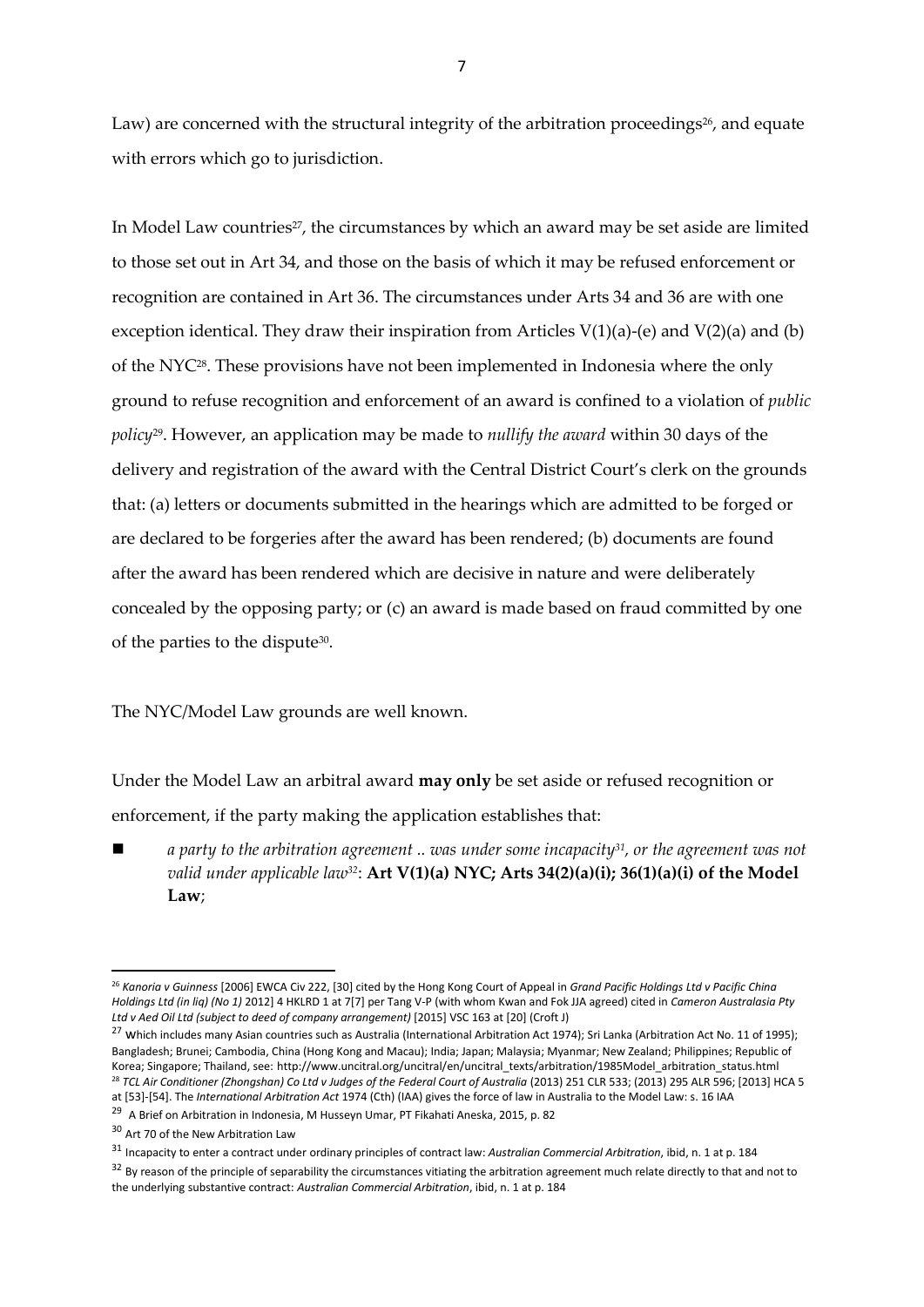- *the party making the application (or against whom the award is invoked) was not given proper notice of the arbitral proceeding<sup>33</sup> , or was otherwise unable to present his case34*: **Art V(1)(b) NYC; Arts 34(2)(a)(ii) and 36(1)(a)(ii)**35;
- *the award deals with a dispute not contemplated by, or falling within the submission to arbitration, or contains a decision on a matters beyond the scope of the submission to arbitration36*: **Art V(1)(c) NYC and Arts 34(2)(a)(iii) and 36(1)(a)(iii)**;
- *composition of the arbitral tribunal or the arbitral procedure was not in accordance with arbitration agreement, or applicable law*: **Art V(1)(d) NYC; s 8(5)(e), and Arts 34(2)(a)(iv) and 36(1)(a)(iv)**;
- *the award has not yet become binding*, *or has been set aside or suspended*: **Art V(1)(e) NYC; s 8(5)(f), and Art 36(1)(a)(v)**.

A court may also set aside, or refuse recognition or enforcement of, an award if it finds that:

- (a) the subject-matter of the dispute is not capable of settlement by arbitration under the law of that State<sup>37</sup>; or
- (b) the award is in conflict with the public policy of that State.

## **Article 34(2)(b)(i),(ii); Art 36(1)(b) of the Model Law; Article V(2)(a) and (b) NYC<sup>38</sup> .**

While an application to set aside an award under Art 34 must be made within three months of the award being made (or received) and to a Court in the State where the award was made, there is no time limit specified in Art 36<sup>39</sup> and an application for enforcement under the NYC may be made in any State which is a signatory. The primary supervisory function is with the court of the seat, as distinct from the enforcement court but the enforcement court will not necessarily defer to the court of supervisory jurisdiction<sup>40</sup>.

<sup>34</sup> Related to the requirement under s. 18

**.** 

<sup>&</sup>lt;sup>33</sup> A failure to give proper notice to a party against whom a claim is made is a clear breach of procedural fairness. The arbitration agreement, and/or incorporated arbitration rules will set notice requirements which must be met.

<sup>&</sup>lt;sup>35</sup> See also Art 18 Model Law and may be constituted by a refusal to hold a hearing; allowing new claims to be introduced at a late stage in the proceeding without affording the other side a proper opportunity of responding; failing to allow a party to present argument: *Australian Commercial Arbitration*, ibid, n. 1 at p. 184ff

<sup>36</sup> The award deals with matters beyond arbitral tribunal's jurisdiction as derived from the arbitration agreement: *Australian Commercial Arbitration*, ibid, n. 1 at p. 187 -8

<sup>&</sup>lt;sup>37</sup> Art 34(2)(b)(i) raises the issue of arbitrability, in other words what types of disputes can be resolved by arbitration

<sup>38</sup> s. 8(7)(b) International Arbitration Act 1974 (Cth); ss. 32(1)(b) and 34(1)(b) Arbitration Act (No. 11 of 1995) (Sri Lanka); ss. 34(2)(b)(ii) and 42(2)(b) Arbitration and Conciliation Act 1996 (India); s. 37(1)(b)(ii) Arbitration Act 2005 (Malaysia); s. 31(4)(b) International Arbitration Act (Singapore); ss. 40(2)(b), 44 and 45 Arbitration Act B.E. 2545 (Thailand); Arts 44(1)(viii) and 45(2)(ix) Japanese Arbitration Law; Art 36 2. (b) Arbitration Act of Korea; ss. 43(1)(b)(iii) and 46(1)(b)(ii) Arbitration Act, 2001 (Bangladesh); s. 7 Recognition and Enforcement (Arbitration Agreements and Foreign Arbitral Awards) Act, 2011 (Pakistan); s. 46(c)(ii) Arbitration Law 2016 (Myanmar); s 36(1)(b)(ii) and (3) Arbitration Act 1996 (NZ); s. 68(2)(g) Arbitration Act 1996 (UK); cf Art 260 of the Civil Procedure Law of the PRC; Arts 62(2) and 66(c) of the Arbitration Law 1999 (Indonesia)

<sup>&</sup>lt;sup>39</sup> Of course local limitations of actions statutes may be applicable, for example, s. 7 Limitation Act 1980 (UK); Agromet Motoimport Ltd v Maulden Engineering Co (Beds) Ltd [1985] 1 W.L.R. 762; [1985] 2 All E.R. 436; s. 5(1)(c) Limitation of Actions Act 1958 (Vic).

<sup>40</sup> Hebei Import and Export Corp v Polytek Engineering Co Ltd [1999] 2 HKC 205 at [83] – [86]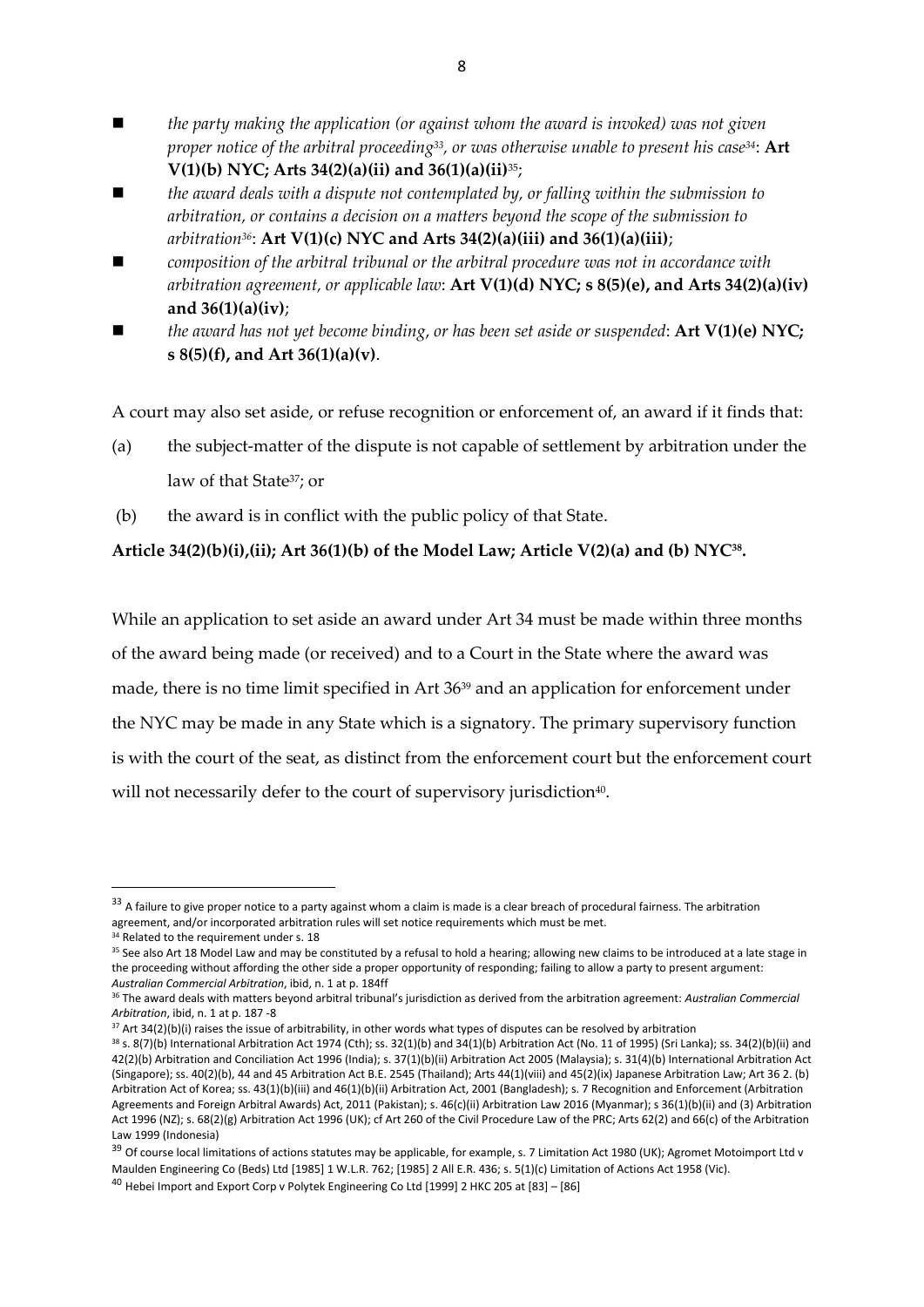#### **The public policy ground**

One of the grounds upon which a court may set aside or refuse recognition or enforcement of an arbitral award (and in Indonesia the only ground) is if it finds that the award is in conflict with the **public policy** of that State<sup>41</sup>.

An important feature of public policy in Model Law countries is procedural fairness which Art 18 and Arts  $34(2)(a)(ii)$  and  $36(1)(a)(ii)$  of the Model Law - the fundamental procedural fairness/"unable to present its case" ground - are concerned. The two grounds may be very similar in a given case as they essentially relate to natural justice and procedural fairness but they are conceptually different:

- (a) the "public policy" ground being concerned with contraventions of "fundamental principles of justice and morality"; and
- (b) the "unable to present its case" ground with whether the party seeking to set aside the award has been accorded procedural fairness<sup>42</sup>.

It has been suggested that the public policy exception is superfluous given the "unable to present its case" ground<sup>43</sup>.

#### **The concept of** *public policy*

International public policy is said to be confined to violation of fundamental conceptions of legal order in the country concerned; or norms that embody and reflect fundamental notions of morality and justice.<sup>44</sup> It is suggested that an award should only be set aside on the public policy ground if it is contrary to "truly transnational" public policy<sup>45</sup>. The ground was defined by Sir Anthony Mason NPJ in *Hebei Import & Export<sup>46</sup>* as meaning "contrary to the fundamental conceptions of morality and justice of the forum".

**.** 

contravention of international public policy: NCCP Article 15002 *Societe Impex v Societe PAZ*, Judgment of May 18, 1971, Cour de Cassation, [1972] DS Jur 37

<sup>&</sup>lt;sup>41</sup> Article V(2)(a) and (b) NYC; Article 34(2)(b)(ii), Art 36(1)(b) Model Law; s. 8(7) International Arbitration Act 1974 (Cth.); see also s. 37(1)(b)(ii) of the Malaysian Arbitration Act 2005; Art 66 of the Arbitration Law 1999 (Indonesia)

<sup>42</sup> Amasya Enterprises Pty Ltd v Asta Developments (Aust) Pty Ltd [2016] VSC 326

<sup>43</sup> Bermann, p. 70

<sup>&</sup>lt;sup>44</sup> Bermann, p. 71; and see TCL Air Conditioner (Zhongshan) Co Ltd v Castel Electronics Pty Ltd (2014) 311 ALR 387; [2014] FCAFC 83 at [76] <sup>45</sup> In France traditionally ICA awards could only be rejected on the grounds of public policy or *ordre public* if there was shown to be a

<sup>46</sup> (1999) 2 HKCFAR 111, (at p 130F); [1999] 1 HKLRD 665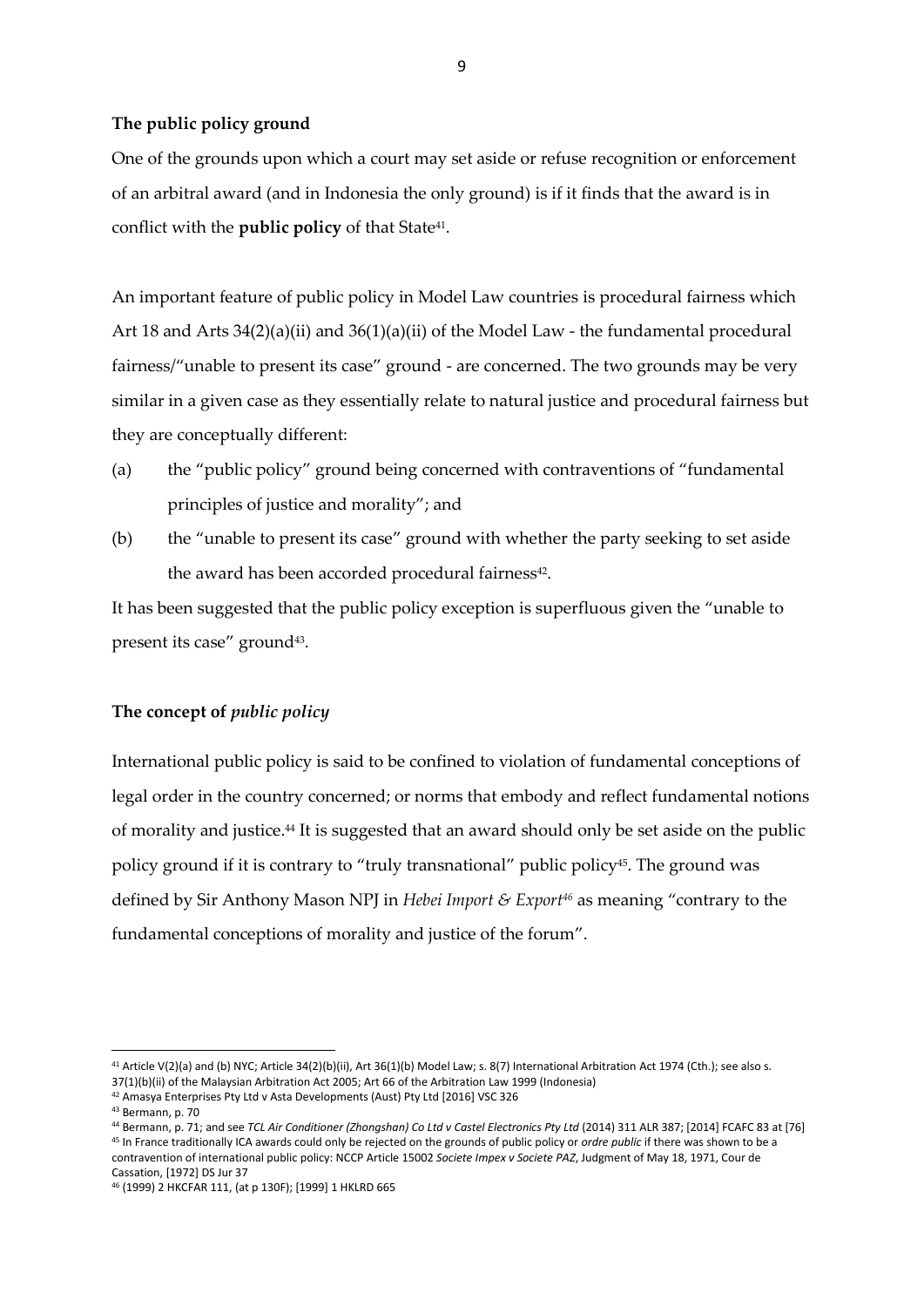It is suggested that the prevailing view is that public policy considerations "should be approached with extreme caution" <sup>47</sup>. It has been said by an English judge that "(i)t is never argued at all but when other points fail". The same case described public policy considerations as "a very unruly horse and when once you get astride it, you never know where it will carry you"<sup>48</sup> .

It is suggested that "most national courts have adopted the narrower standard of international public policy, applying substantive norms from international sources" 49 . While a harmonious approach to the grounds for judicial review of arbitral awards is desirable, according to various commentators, "given differences in legal traditions, there can be no reasonable expectation of identity of result, even where there are no relevant statutory differences" 50 . However in order to achieve a harmonious approach to the public policy ground as well as the other NYC grounds for setting aside or refusing enforcement and recognition of awards, according to one commentator, "it is necessary to align national interests with the standard application of public policy in the global community" 51 .

While public policy will necessarily differ from forum to forum<sup>52</sup> and the Model Law like the NYC does not prescribe a universal standard of public policy, a *breach of natural justice<sup>53</sup>* has been internationally accepted as a violation of generic "procedural public policy"<sup>54</sup> .

<sup>47</sup> Deutsche Schachtbau- und Tiefbohrgesellschaft mbH v Ras Al Khaimah National Oil Co [1987] 2 All ER 769 at 779 (Donaldson MR, with Woolf and Russell LJJ agreeing)

<sup>48</sup> Richardson v Mellish (1824) 2 Bing 229, 252; 130 ER 294, 303.

<sup>49</sup> ICCA Guide to the NYC, Pieter Sanders (Gen. Ed.) at p. 107

<sup>50</sup> James Spigelman QC's paper, *Issues in Contractual Interpretation: A Comparative Perspective* , p. 15 available at: http://neil-kaplan.com/#kaplan-lecture

 $51$  The concept of public policy exception to the enforcement of foreign arbitral awards: the Indonesian perspective, by Fifi Junita, Int. A.L.R. 2013, 16(5), 148-161 at p 154

<sup>52</sup> Natural Justice Fallibility in Singapore Arbitration Proceedings (2014) 26 SAcLJ by K.H. Shahdadpuri at pp 576-7, [40], [42] 53 The concept of natural justice is defined by the Lexis Nexis AU Encyclopaedic Dictionary as "The right to be the subject of decisionmaking which follows a fair procedure. The obligations of natural justice are usually divided into two rules: the 'hearing rule' and the 'rule against bias'. Where the 'hearing rule' applies, it requires that a person be given an opportunity to present their case with knowledge of any prejudicial material that might be taken into account by the decision-maker: Kioa v West (1985) 159 CLR 550 ; 62 ALR 321 ; Applicant VEAL of 2002 v Minister for Immigration and Multicultural and Indigenous Affairs (2005) 225 CLR 88 ; 222 ALR 411 ; [2005] HCA 72 . The 'rule against bias' protects the right to have a decision made by a decision-maker who is neither biased nor might reasonably be apprehended to be so: Ebner v Official Trustee in Bankruptcy (2000) 205 CLR 337 ; 176 ALR 644 ; [2000] HCA 63 . Natural justice is now more often referred to as procedural fairness, although under either label the concern of the law in this area is to avoid practical injustice: Re Minister for Immigration and Multicultural Affairs; Ex parte Lam (2003) 214 CLR 1 ; 195 ALR 502 ; [2003] HCA 6 (Gleeson CJ) <sup>54</sup> Ibid, Shahdadpuri at n. 9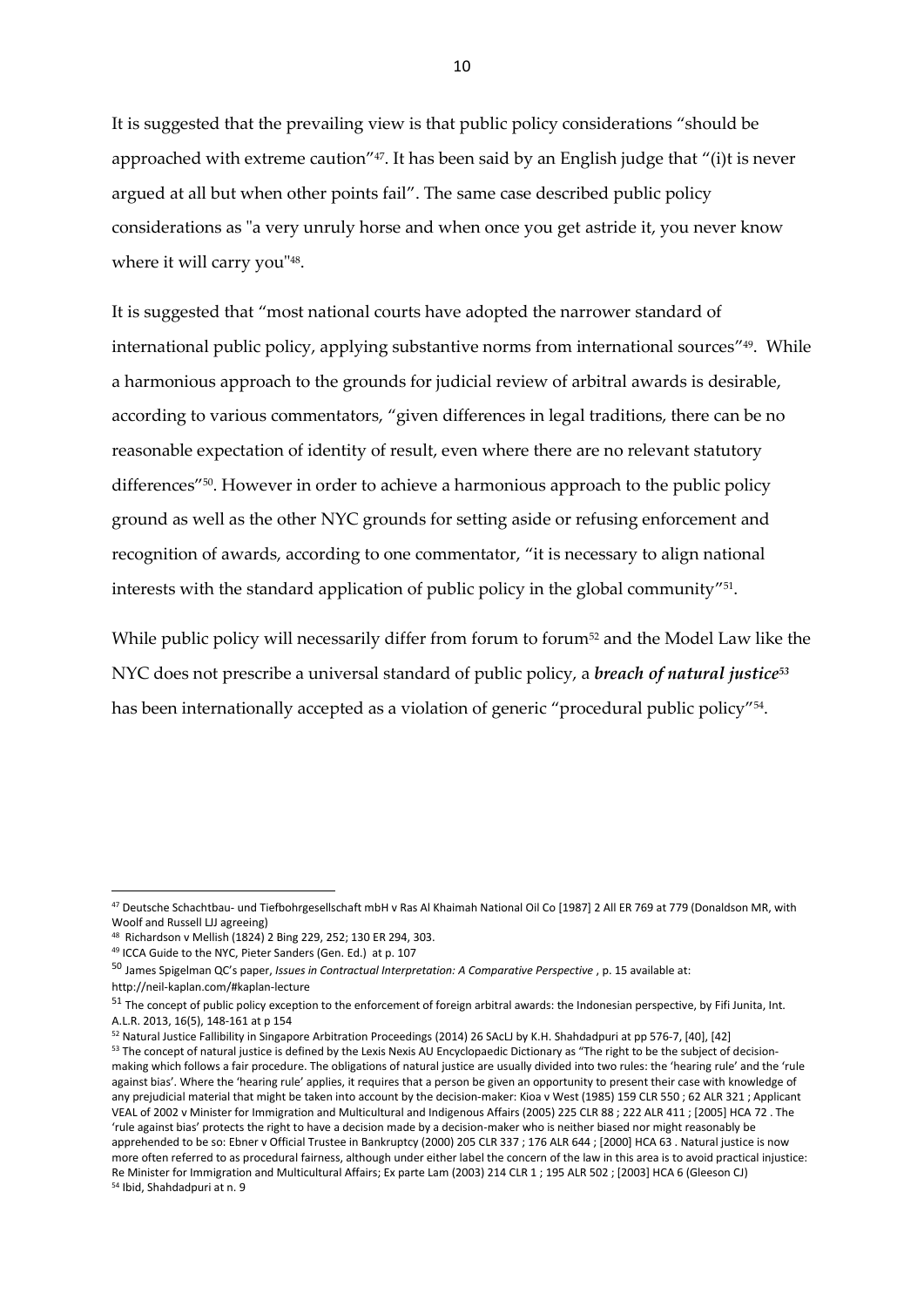#### **Australian position**

Section 8(7A) *International Arbitration Act* 1974 (Cth.) provides two circumstances where an award will be in conflict with the public policy of Australia:

To avoid doubt and without limiting paragraph  $(7)(b)$ , the enforcement of a foreign award would be contrary to public policy if: (a) the making of the award was induced or affected by fraud or corruption; or (b) a breach of the rules of natural justice occurred in connection with the making of the award.

This non-exclusive definition is virtually identical or similar to provisions in other countries in the region<sup>55</sup> and provides courts in applying the concept of public policy.

#### *TCL Air Conditioner (Zhongshan) Co Ltd v Castel Electronics Pty Ltd ("TCL case")<sup>56</sup>*

The law in relation to setting aside or non-enforcement of arbitral awards, focussing on the public policy ground and for breach of natural justice, was recently clarified in Australia in the TCL case.

**Background facts**: Castel was an Australian electrical goods distribution company. TCL was a Chinese manufacturer of air conditioning units which had granted Castel exclusive right to sell TCL air conditioners in Australia. Castel claimed that TCL had breached their agreement by, inter alia, manufacturing and supplying air conditioners to other Australian distributors which were not branded "TCL", to be sold in competition to those distributed by Castel.

The dispute between the parties was referred to arbitration in Melbourne pursuant to an arbitration clause in the distribution agreement referring disputes to arbitration in Australia. Following the hearing, the arbitral tribunal made an award in favour of Castel requiring TCL to pay it \$2,874,870, and subsequently a costs award of \$732,500. TCL failed to pay the awards (referred to hereafter as "the award"). Castel then made application to enforce the award which TCL opposed on the basis that: (a)the application was defective and the Court had no jurisdiction to enforce the award; (b) if there was jurisdiction, the award should be

<sup>55</sup> See also: s. 37(2) Arbitration Act 2005 (Malaysia); s. 24 International Arbitration Act 1994 (Singapore); s. 103(3) Arbitration Act 1996 (UK); ss. 81(2)(b)(ii), 86(2)(b), 89(3)(b), 95(3)(b), 98D(3)(b) Arbitration Ordinance (HK) cf. Arbitration Act (No. 11 of 1995) (Sri Lanka); Arbitration Law 1999, Indonesia (and many other national Acts where no definition)

<sup>56</sup> (2014) 232 FCR 361;311 ALR 387; [2014] FCAFC 83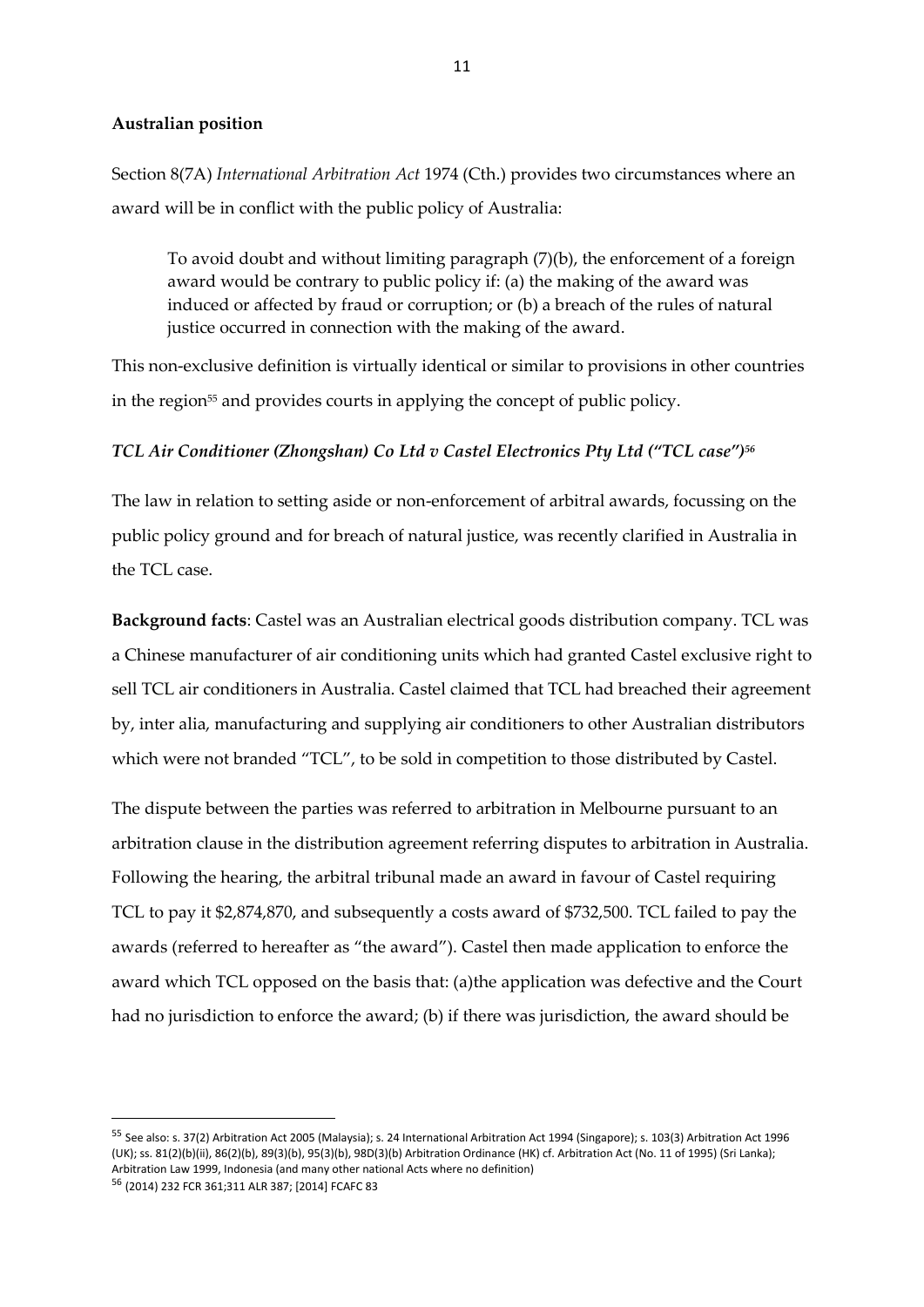set aside or not enforced as being contrary to *public policy* because of a breach of the rules of natural justice in the arbitral hearing.

At first instance the Federal Court in dealing with the issue whether the court had jurisdiction to enforce the award, concluded that it did $57$ .

TCL then applied to the High Court to prohibit the Federal Court from hearing the matter on the grounds of lack of jurisdiction and constitutional invalidity of the conferral of jurisdiction on the Court under Art 35 of the Model Law. The High Court resoundingly dismissed the application<sup>58</sup>.

Subsequently the Federal Court made orders enforcing the award and dismissing TCL's application to set it aside in the face of lengthy complaints by TCL about the arbitral tribunal's findings of fact<sup>59</sup>. TCL again appealed. The Full Federal Court, in the case referred to above, dismissed the appeal, illuminating the power to set aside, or not to enforce, an award as contrary to the *public policy* of Australia, and specifically for breach of natural justice under Arts 34 and 36 of the Model Law.

It was held that the scope of "public policy" should be confined and a narrow meaning adopted. In Australia an ICA award will not be set aside, or denied recognition, or enforcement, as contrary to public policy (by reason of a breach of natural justice or otherwise)<sup>60</sup> unless there exists *real unfairness* or *real practical injustice* in the conduct of the arbitration, or making of the award<sup>61</sup>. This should be able to be demonstrated without a detailed re-examination of the facts. The Court emphasised that in interpreting the IAA (Australia's *lex arbitri*) it was important to establish and maintain, in so far as its language permits, a degree of harmony and concordance of approach to ICA, by reference to the jurisprudence of common law countries in the region which is part of the growing harmonized law of international commerce. The Court's approach in considering the rules of natural justice and the no-evidence rule was to examine: (a) the relevant provisions of the

**.** 

<sup>57</sup> Castel Electronics Pty Ltd v TCL Air Conditioner (Zhongshan) Co Ltd (2012) 201 FCR 209; 287 ALR 297; [2012] FCA 21

<sup>58</sup> TCL Air Conditioner (Zhongshan) Co Ltd v The Judges of the Federal Court of Australia (2013) 251 CLR 533; 295 ALR 596; [2013] HCA 5 <sup>59</sup> [2012] FCA 1214

 $60$  Or on the other grounds in Arts 34 and 36 Model Law: see TCL case in n. 14 at [111]

<sup>&</sup>lt;sup>61</sup> TCL Air Conditioner (Zhongshan) Co Ltd v Castel Electronics Pty Ltd (2014) 232 FCR 361 (2014) 311 ALR 387; [2014] FCAFC 83 ("TCL case"). For a more detailed case note of the TCL case, see: Australian Alternative Dispute Resolution Bulletin, December 2014, Lexis Nexis at pp 134-5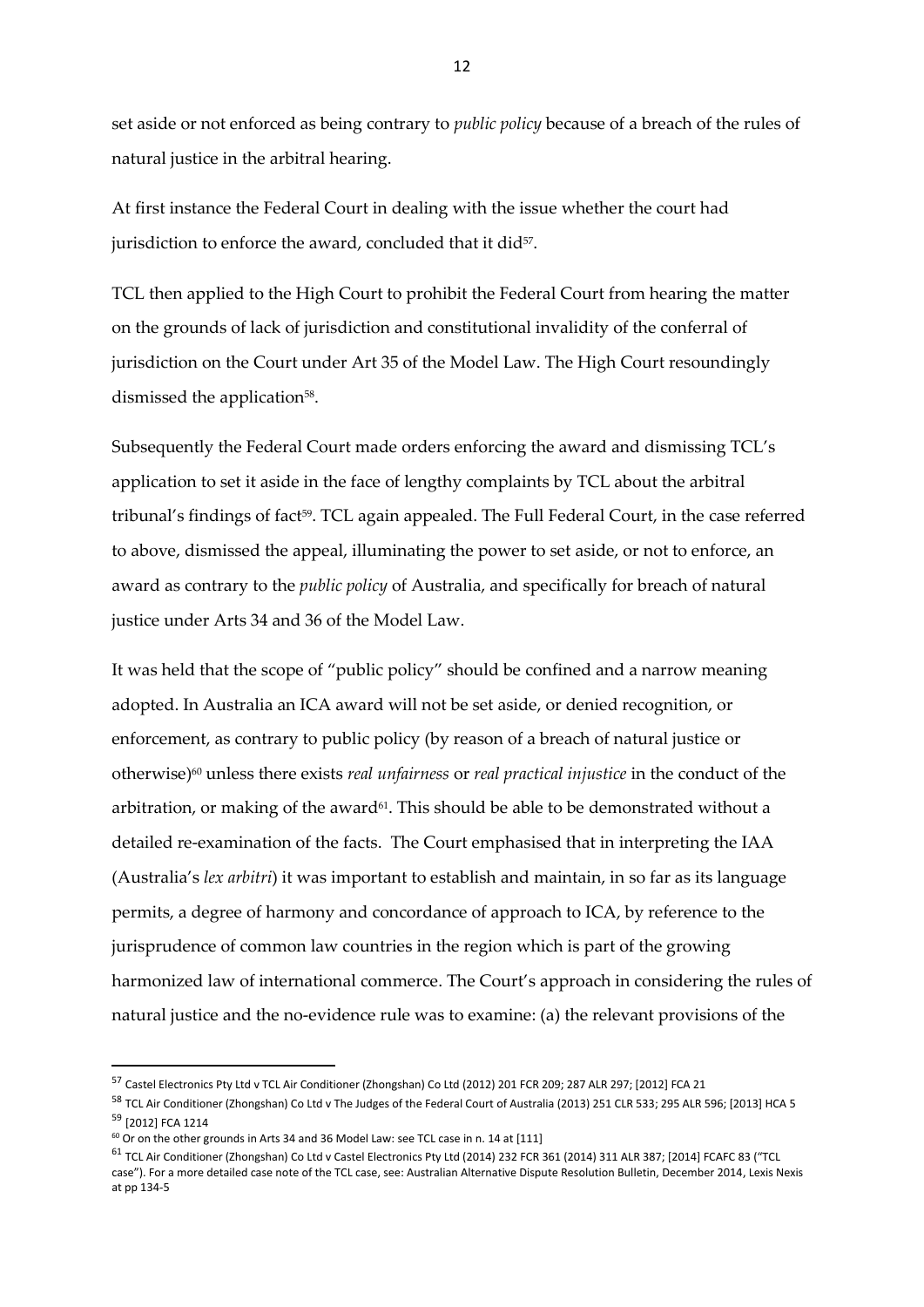IAA (Australia's *lex arbitri*); (b) the concept of "public policy" and the relevant principles of natural justice: (i) in the context of the history and interpretation of the critical international instruments both internationally and in Australia; and (ii) in light of international and regional case law<sup>62</sup>.

This approach emphasises the international nature of ICA, as well as the development of an "internationally recognised harmonised procedural jurisprudence".

There are significant parallels between the Australian approach and that adopted in many other countries in Asia.

#### **Indonesia**

1

The first State which will be examined is the Republic of Indonesia. Indonesia, while not a Model Law country, acceded to the NYC on 7 October, 1981 (with the reciprocity and the commercial reservations). Despite the enactment of the Indonesian Arbitration Law in 1999, which it is suggested was primarily adopted from the  $\rm{NYC^{63}}$ , it was founded on the Indonesian Code of Civil Procedure and the rules developed in the pre-existing practices of arbitration in Indonesia and did not constitute a national legislative implementation of the NYC<sup>64</sup> . Nevertheless some of the provisions of the Model Law are reflected in the Arbitration Law<sup>65</sup>. In this way "Indonesia has legally endorsed the pro-enforcement policy that is embodied in the Convention<sup>66"</sup>. However "in practice, there has been a substantial intervention of municipal courts and the application of domestic approach to public policy exception, which consequently inhibit the pro-arbitration policy" – again public policy being the only ground upon which courts will interfere in the enforcement process. Art 66(c) of the Arbitration Law provides: "the International Arbitration Awards contemplated in item (a), which may only be enforced in Indonesia, are limited to those which do not conflict with

 $65$  Ibid, Huala Adolf at p. 241: • the scope of the application of the arbitration (art.1 ML similar to art.2 of the Law); the definition of arbitration (art.2 ML and art.1 of the Law); the extent of court intervention art.5 ML and art.3 of the Law); the definition and form of arbitration agreement (art.7 ML and art.7 of the Law); the appointment of arbitrator(s) (art.11 ML and art.14 of the Law). <sup>66</sup> The concept of public policy exception to the enforcement of foreign arbitral awards: the Indonesian perspective, by Fifi Junita, Int. A.L.R. 2013, 16(5), 148-161 at p 152

<sup>62</sup> TCL case at [75]-[76]; International Relief and Development Inc v Ladu [2014] FCA 887; BC201407777 at [169] (Kenny J)

<sup>&</sup>lt;sup>63</sup> The concept of public policy exception to the enforcement of foreign arbitral awards: the Indonesian perspective, by Fifi Junita, Int. A.L.R. 2013, 16(5), 148-161 at p 152

<sup>&</sup>lt;sup>64</sup> The meaning of international award under Indonesian arbitration law, by Huala Adolf; Int. A.L.R. 2010, 13(6), 241-246, International Arbitration Law Review, 2010 at p. 241. The only regulation in Indonesia that implements the New York Convention is the Supreme Court Regulation No.1 of 1990 concerning the Procedure for the Execution of Foreign Arbitral Awards, ibid.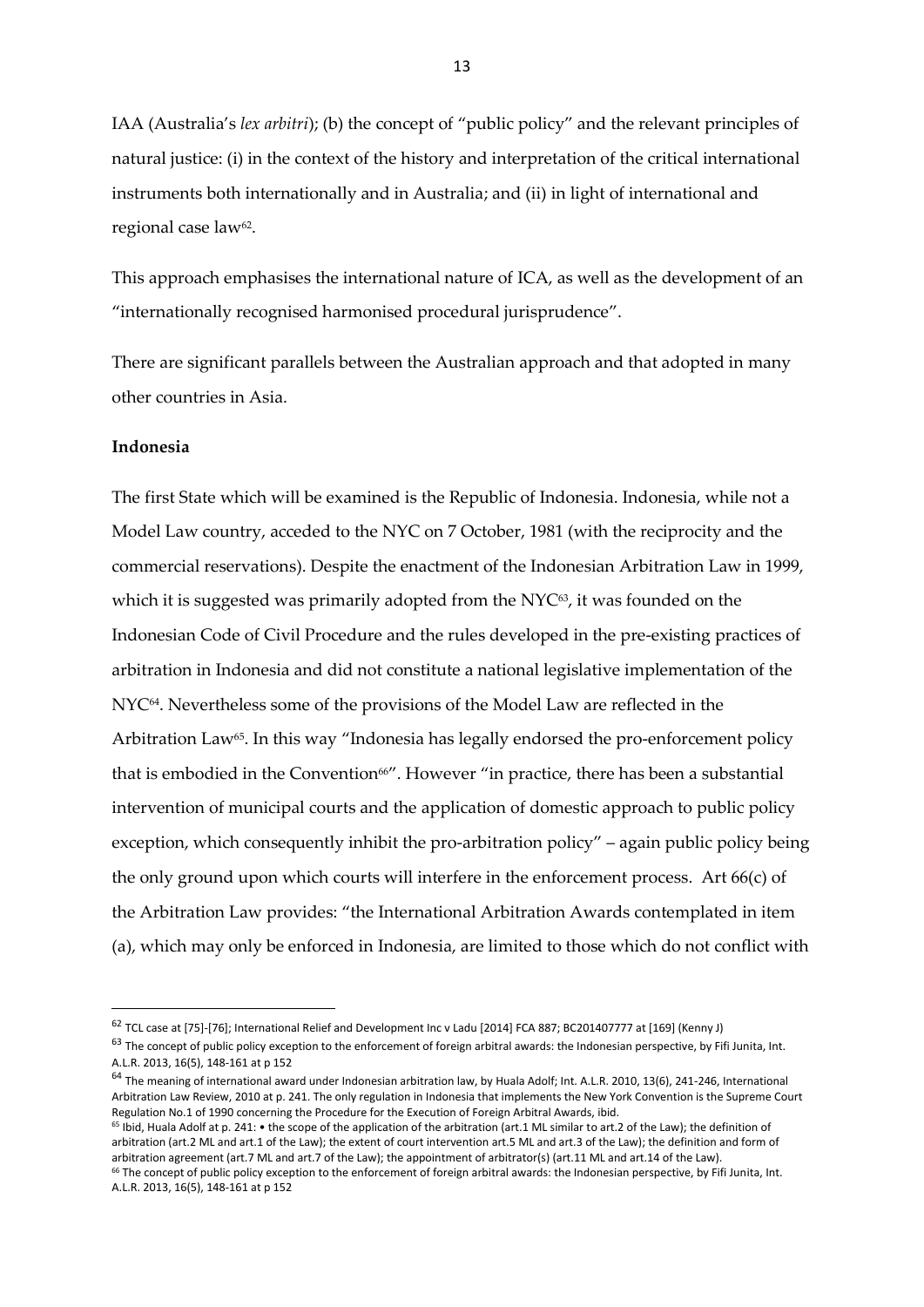public order". It is suggested that the basic meaning of this Indonesian concept of public policy is unclear $\sigma$ . It has been interpreted by Indonesian courts in light of art.4(2) of the Indonesian Supreme Court Regulation No.1 of 1990 which states that "the exequatur will not be granted if the award violates the fundamental basis of the entire Indonesian legal system and society"<sup>68</sup>. On this view any international award that is in conflict with the mandatory provisions of any of the Indonesian law may be refused to be enforced $\rm ^{69}$ .

While as a civil law country, the primary source of public policy is Indonesian statute law,<sup>70</sup> Indonesia's pluralistic legal culture creates uncertainty about the application of the public policy ground<sup>71</sup>. It has been suggested that the application of the public policy exception in a "highly territorial" and "rule-oriented" manner has led Indonesian courts to construe the exception expansively<sup>72</sup>. The explanations why Indonesian courts apply a domestic Indonesian concept of public policy instead of the international concept of public policy it is suggested are three-fold: "theories of territorial sovereignty, interest analysis and distributive justice" <sup>73</sup>. "Nationalists or traditionalists are reluctant to enforce foreign awards since it can be considered an infringement of the state's sovereignty<sup> $74$ "</sup>. The primary legal basis of the enforcement of foreign arbitral awards is local or national laws and there is no reason why the concept of public policy should not also be determined by those laws<sup>75</sup>. According to one commentator "the relativity feature of public policy and strong dichotomy of public and private international law have led Indonesia to determine its own public policy based on its own objectives and interests" 76 . Further, "the concept of the integralistic state has been influential in the conception of public policy in Indonesia" 77 .

According to one commentator with the implementation of the Indonesian Arbitration Law, there has not been "a fading of the parochial approach to the public policy exception." <sup>78</sup> The same commentator has commented that "Indonesia has to shift from the territoriality

<sup>71</sup> ibid

**.** 

- 
- <sup>72</sup> Ibid Fifi Junita at p. 155 <sup>73</sup> Ibid Fifi Junita at p. 152
- <sup>74</sup> Ibid Fifi Junita at p. 152
- <sup>75</sup> Ibid Fifi Junita at p. 152
- <sup>76</sup> Ibid Fifi Junita at p. 153
- <sup>77</sup> Ibid Fifi Junita at p. 158

<sup>67</sup> Ibid Fifi Junita at p. 153

<sup>68</sup> Ibid Fifi Junita at p. 159

<sup>69</sup> Ibid Fifi Junita at p. 160 <sup>70</sup> Ibid

<sup>78</sup> Ibid Fifi Junita at p. 159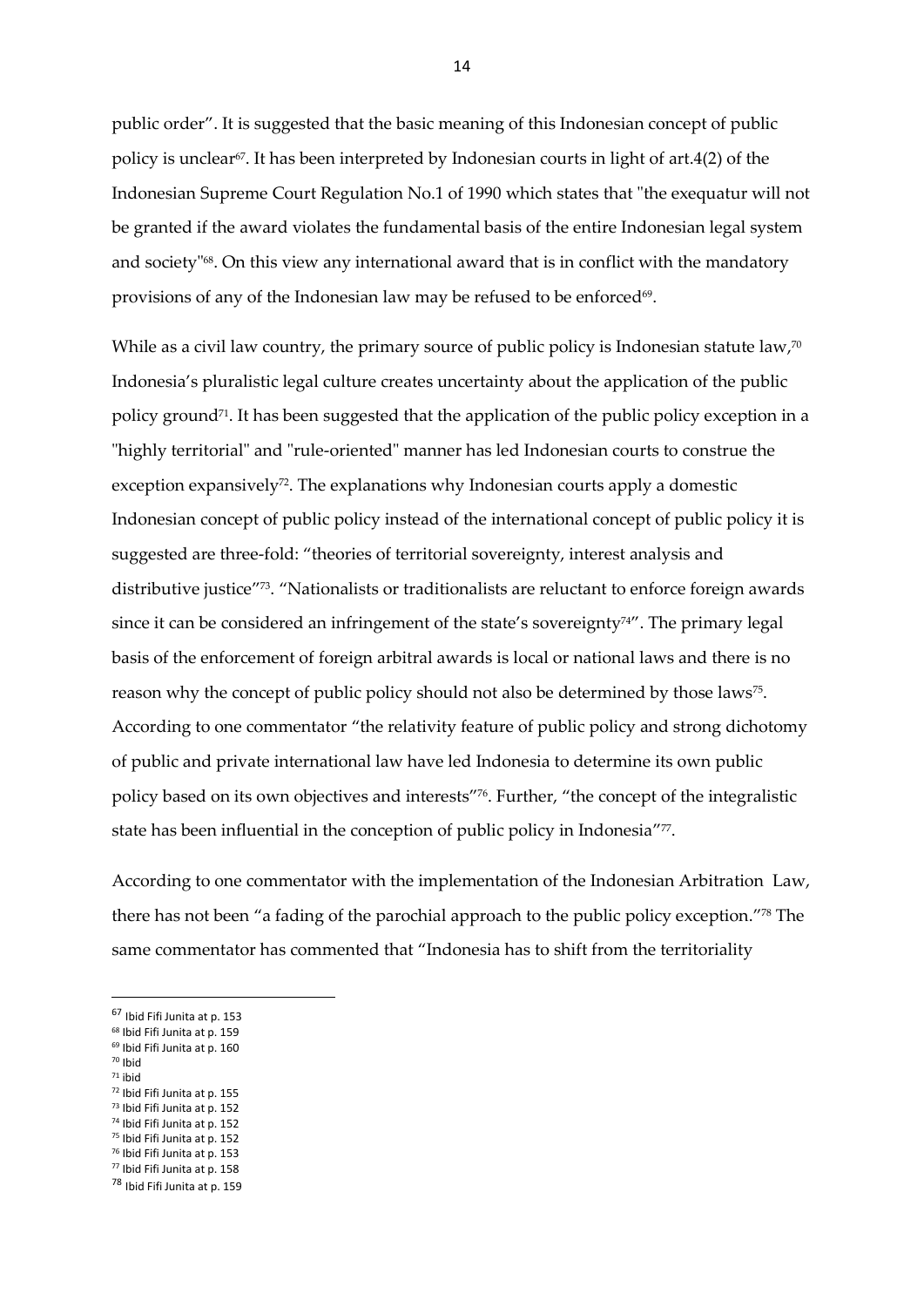doctrine to the concept of internationalism<sup>79"</sup> and to a narrowing of the public policy ground<sup>80</sup>. Another eminent Indonesian commentator and arbitrator has stated that there is "an urgent need now in Indonesia to adjust the Indonesian Arbitration Law in line with the provisions of the UNCITRAL Model Law."<sup>81</sup>

#### **Malaysia**

The Malaysian *Arbitration Act* 2005 is based on the Model Law. The threshold required before a Court will exercise its discretion to set aside an arbitral award for being in conflict with public policy is a high one. Likewise the definition of public policy is restrictive<sup>82</sup>.

If the arbitral award is sought to be shown to be in conflict with public policy for an alleged breach of natural justice, such breach must: (a) have caused actual prejudice to the aggrieved party; (b) 'shock the conscience'; or (c) offend 'fundamental principles of justice and morality<sup>83</sup>.

In order to set aside an award on the public policy ground it needs to be established that there is a "conflict with the public policy of Malaysia in the narrow sense of something offending basic notions of morality and justice or something clearly injurious to the public good in Malaysia."<sup>84</sup> It has been held that Malaysian Courts should follow an approach based on "comparative jurisprudence in the interests of maintaining comity of nations and a uniform approach to the model law, so far as that is possible, to the concept of "public policy" in relation to foreign awards." 85

#### **Singapore**

1

The Model Law is given force of law in Singapore<sup>86</sup>. A court may refuse enforcement of a foreign award in Singapore if it finds that "enforcement of the award would be contrary to

<sup>79</sup> Defined as "the principle of community interests or action between different nations" which suggests "harmony attained by mutual recognition as opposed to diversity and isolationalism founded on parochial

attitudes": ibid, Fifi Junita at p. 160 citing Michael Pryles, "Internationalism in Australian Private International Law" (1989) 12 Sydney Law Review 96, 107

<sup>80</sup> Ibid Fifi Junita at p. 160

<sup>81</sup> Arbitration And Maritime Issues In Indonesia by M. Husseyn Umar, INDONESIA ARBITRATION - Vol. 7 No. 3 September 2015 : 01-06 at 6

<sup>82</sup> Tanjung Langsat Port Sdn Bhd v Trafigura Pte Ltd [2016] AMEJ 0770

<sup>83</sup> ibid; see MTM Millenium, PT Asuransi

<sup>84</sup> Majlis Amanah Rakyat v Kausar Corporation Sdn Bhd [2009] 1 LNS 1766

<sup>&</sup>lt;sup>85</sup> Ibid. This approach is along the same lines as the Australian approach seen in the TCL case

<sup>86</sup> by its International Arbitration Act, s. 3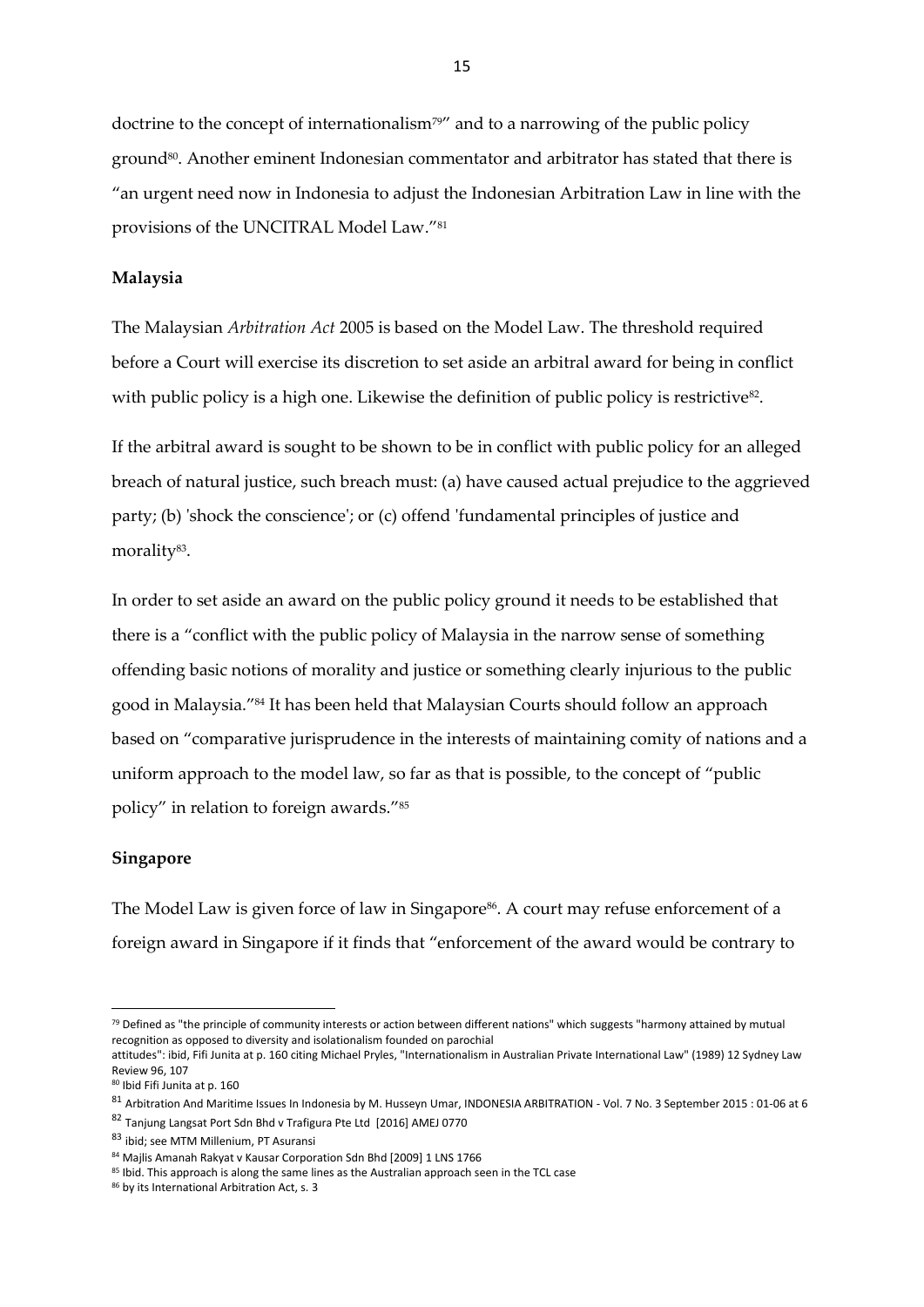the public policy of Singapore"<sup>87</sup>. The exception is construed narrowly<sup>88</sup>. An award will only be refused enforcement if it would 'shock the conscience' or 'violate the forum's most basic notions of morality<sup>89</sup>. There must be exceptional circumstances which violate the most basic notions of morality and justice, or are injurious to the public good<sup>90</sup>. Singapore courts will readily pay heed to international jurisprudence on the Model Law in describing the ambit of the ground<sup>91</sup>.

To successfully set aside an arbitral award for breach of natural justice, it must be established: (a) which rule of natural justice was breached; (b) how it was breached; (c) in what way the breach was connected to the making of the award; (d) how the breach prejudiced the rights of the party concerned;<sup>92</sup> and (e) that the breach necessarily made a difference to the outcome<sup>93</sup>, culminating in actual prejudice to a party<sup>94</sup>.

#### **Hong Kong**

The provisions of the Model Law have the force of law in Hong Kong subject to the *Arbitration Ordinance Cap 609*. The "contrary to public policy" ground which is narrowly construed<sup>95</sup> means "contrary to the fundamental conceptions of morality and justice of the forum"96. "(T)he award must be .. fundamentally (and obviously) offensive to that jurisdiction's notions of justice".<sup>97</sup> "(T)here must be ... a substantial injustice arising out of an award which is so shocking to the court's conscience as to render enforcement repugnant"<sup>98</sup> .The conduct complained of "must be serious, even egregious"99, and only a sufficiently serious error which has undermined due process will suffice. <sup>100</sup> Another

1

88 AJU v AJT [2011] SGCA 41 and according to one commentator there has been no instance where the Singapore courts have refused to enforce an arbitral award on the grounds of public policy: *Public Policy and Singapore Law of International Arbitration,* by Nish Shetty, Clifford Chance; 25 March 2015; Memorandum TO Members of the IBA Recognition and Enforcement of Awards Subcommittee <sup>89</sup> PT Asuransi Jasa Indonesia (Persero) v Dexia Bank SA [2007] 1 SLR (R) 597. See also, AJU v AJT [2011] SGCA 41; AQU v AQV [2015] SGHC 26; AKN v ALC [2015] SGCA 18; Coal & Oil Co LLC v GHCL Ltd [2015] SGHC 65

<sup>87</sup> S. 31(4)(b) IAA (Singapore)

<sup>90</sup> PT Asuransi Jasa Indonesia (Persero) v Dexia Bank SA [2007] 1 SLR(R) 597

<sup>91</sup> Ibid PT Asuransi case at [59]

<sup>92</sup> John Holland P/L v Tokyo Engineering Corp (Japan) [2001] 1 SLR (R) 443 at [18] affd in Soh Beng Tee & Co Pte Ltd v Fairmount Development Pte Ltd [2007] 3 SLR (R) 86 at [29]

<sup>93</sup> LW Infrastructure Pte Ltd v Lim Chin San Contractors Pte Ltd [2013] 1 SLR 125

<sup>94</sup> Soh Beng Tee at [98]

<sup>95</sup> Shanghai Fusheng Soya-Food Co Ltd & Anor v Pulmuone Holdings Co Ltd [2014] HKCFI 894 per Hon Mimmie Chan

<sup>96</sup> See n. 15 above

<sup>97</sup> Bokhary PJ in *Hebei Import & Export,* see n. 15 explained (at p 123H-I)

<sup>98</sup> A v R (Arbitration: Enforcement) [2009] 3 HKLRD 389, per Reyes J

<sup>99</sup> Grand Pacific Holdings Ltd v Pacific China Holdings Limited (in liq) (No 1) [2012] 4 HKLRD 1 at [94] (Tang VP)

<sup>100</sup> Ibid, Grand Pacific Holdings Ltd at [105]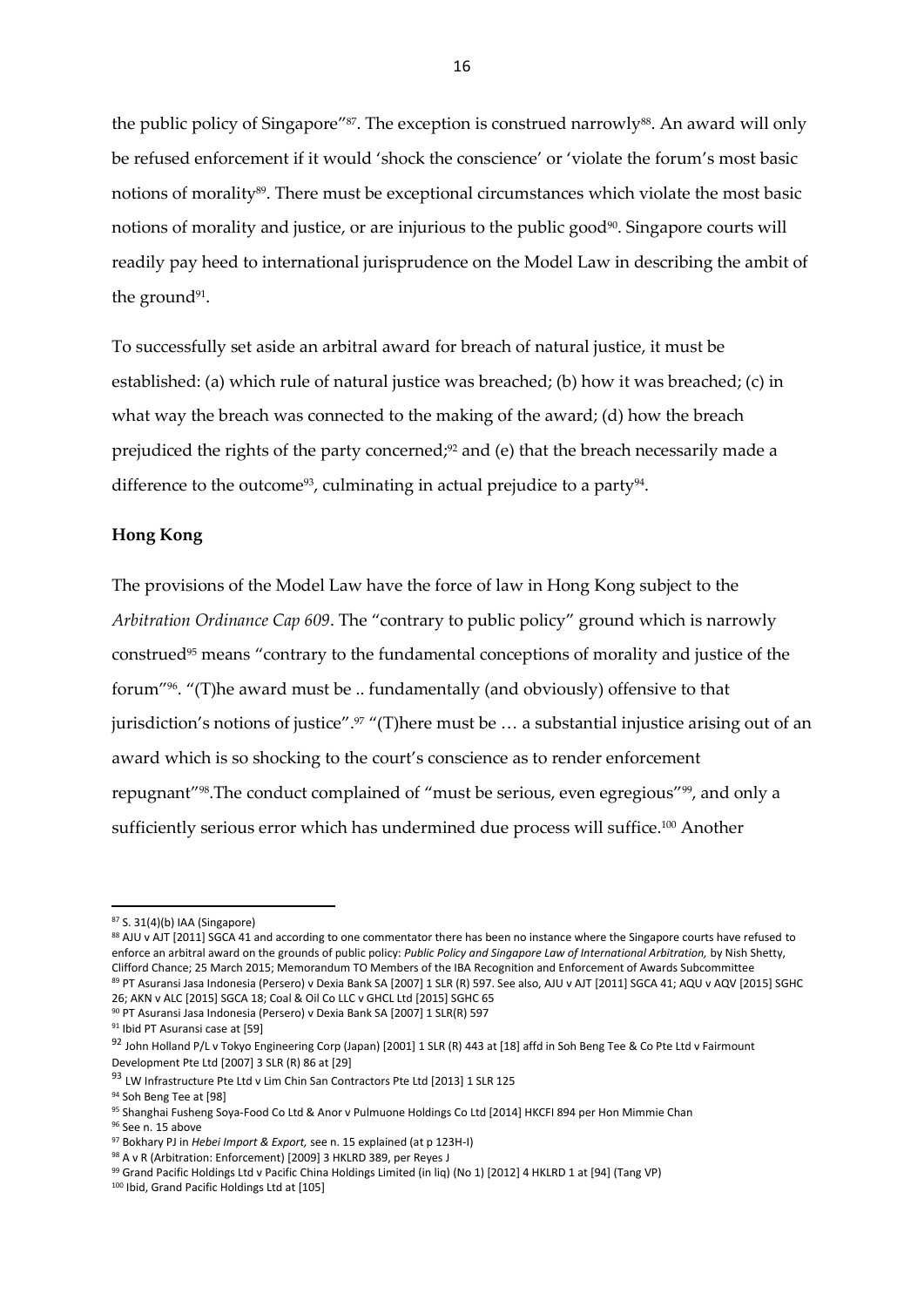application of this ground in Hong Kong is the well known case of *Gao Haiyan and anor v Keeneye Holdings Ltd and anor.*

#### **China**

While the "public policy" exception is not expressly included as one of the grounds in Art 260 of the *Civil Procedure Law of the PRC*, if the People's Court determines that the enforcement of the award goes against the social and public interest of the country it will not allow enforcement. According to commentators "a violation of public policy seems to require proof of an affront to the higher "social public interest" of China as a whole, whether it relates to the moral order of the country or the sovereignty of the Chinese courts (Case Study 3). This difficult level of proof may explain why the SPC has apparently vacated only one foreign arbitral award on public policy grounds since (at least) 2000101. There is evidently an increasing reluctance on the part of the courts in the PRC to invoke "public policy" type grounds<sup>102</sup> .

#### **Japan**

**.** 

The Japanese *Arbitration Law*<sup>103</sup> is based on the 1985 Model Law with a few limited variations104. The *Arbitration Law* provides that an arbitral award may be set aside or refused recognition or enforcement if "the content of the arbitral award is in conflict with the public policy or good morals of Japan."<sup>105</sup> Japanese courts have narrowly interpreted 'public policy' in light of the purposes of the Arbitration Law. While there are no published Supreme Court cases defining the term "public policy",<sup>106</sup> the lower courts have concluded that if arbitral proceedings violated the public policy of Japan, this would mean that "the content of the

<sup>&</sup>lt;sup>101</sup> The Enforcement of Foreign Arbitration Awards in China, by Henry (Litong) Chen, MWE China Law Offices and B. Ted Howes,

McDermott, Will & Emery, see: http://www.mwe.com/info/pubs/BLR\_1109.pdf <sup>102</sup> Ibid, The Enforcement of Foreign Arbitration Awards in China, see *Conclusion*

<sup>103</sup> Law No. 138 of 2003 which came into force on 1 March 2004

<sup>104</sup> see IBA Sub-Committee on Recognition and Enforcement of Awards Country Report - Japan June 30, 2015 Country Reporters: Hiroyuki Tezuka (h\_tezuka@jurists.co.jp) Yutaro Kawabata [\(y\\_kawabata@jurists.co.jp\)](mailto:y_kawabata@jurists.co.jp)

 $105$  Articles 44(1)(viii), 45(2)(ix), and 46(8) of the Law; see n. 34

<sup>106</sup> under Articles 44, 45, and 46 of the Law, see n. 34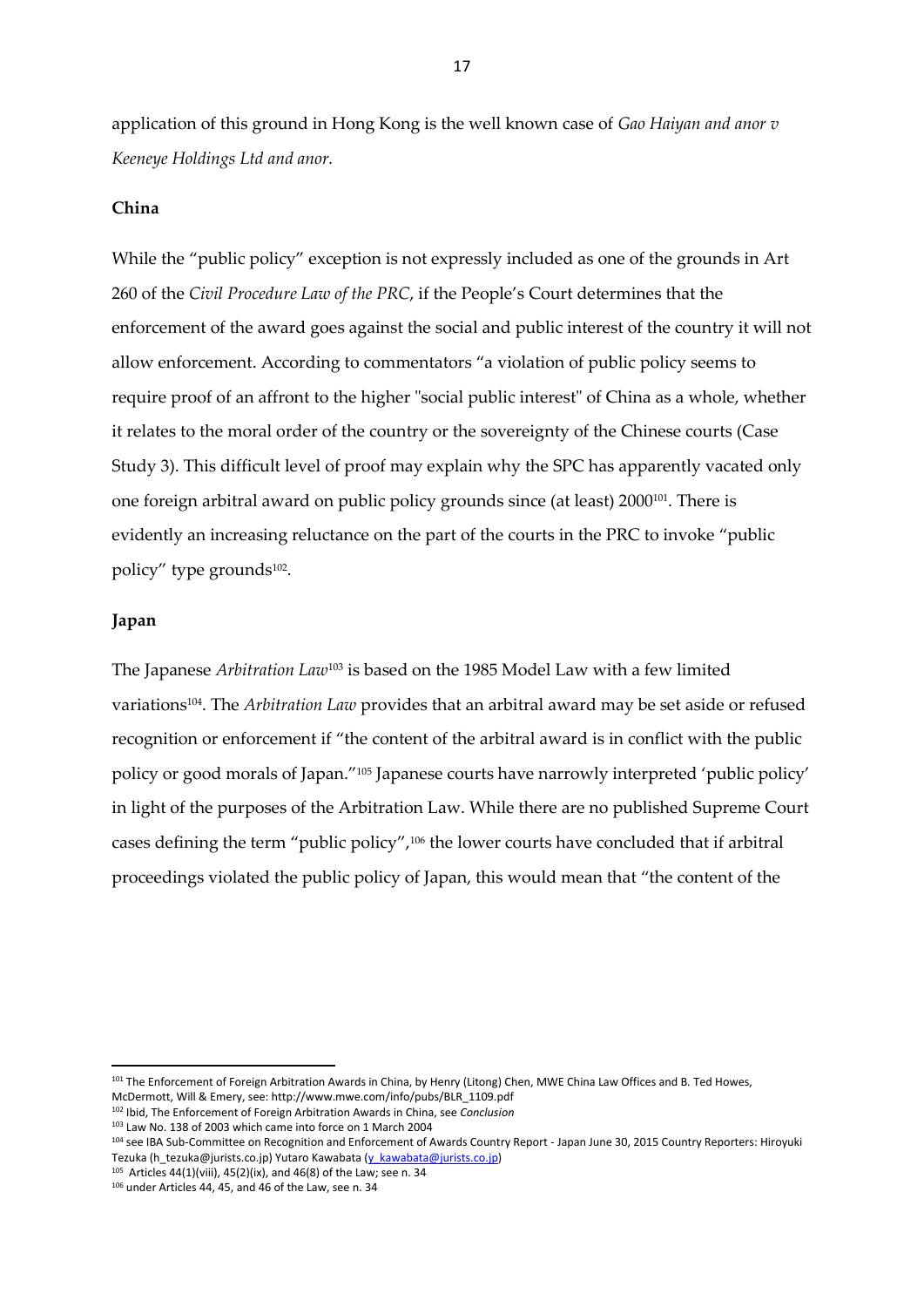arbitral award is in conflict with the public policy or good morals of Japan."<sup>107</sup> The public policy exception has rarely been successful in Japan.<sup>108</sup>

#### **South Korea**

South Korea is a Model Law country which interprets the public policy ground restrictively and narrowly in light of the need for certainty and stability in international commercial transactions<sup>109</sup>. The Supreme Court has stated that the public policy exception was intended to protect only the most fundamental moral beliefs and social order in the enforcing country110. The Supreme Court has ruled that "recognition or enforcement may be refused on public policy grounds only if the consequences would be against the good moral and social order of the country." The existence of fraud in the arbitration would be valid grounds to refuse enforcement under Article  $V(2)(b)^{111}$ .

#### **India**

**.** 

The Indian *Arbitration and Conciliation Act* 1996 is based on the Model Law and the public policy exception is framed in Model Law terms. The Indian Supreme Court has notably held that: (a) the broad interpretation of "public policy" used for setting aside a domestic arbitration award will not be applied to enforcement of an ICA award in India and courts are slower to invoke public policy in cases involving a foreign element than when purely municipal legal issues are involved  $112$ ; (b) the enforcement of an ICA award can only be opposed on grounds of "public policy" when the award is contrary to the fundamental

<sup>109</sup> South Korea: receptive to foreign arbitration awards? Beomsu Kim and Benjamin Hughes of Shin & Kim, see:

<sup>107</sup> See n. 34; and see, K.K. Kouno v. Y Inc., LEX/DB No. 25473502, (Tokyo Dist. Ct. 13 June 2011), upheld in Y Inc. v. K.K. Kouno, LLI/DB No. L06720791, (Tokyo High Ct. 13 March 2012) upheld the Tokyo District Court's judgment; in that case the court set aside an arbitral award on the basis that it offended Japanese procedural public policy in that the arbitrator had taken a central fact as being undisputed although it was in fact disputed between the parties.

<sup>108</sup> Baker and Mackenzie: 2011; Dispute Resolution Around the World – Japan; Enforcement of arbitration awards, p.17 available at: http://www.bakermckenzie.com/files/Uploads/Documents/Global%20Dispute%20Resolution/Dispute%20Resolution%20Around%20the% 20World/dratw\_japan\_2011.pdf

[http://www.shinkim.com/upload\\_files/data/SouthKoreaAsiaCounsel-January2010\(5\).pdf](http://www.shinkim.com/upload_files/data/SouthKoreaAsiaCounsel-January2010(5).pdf) referring to Korean Supreme Court Dec. No. 89Daka20252, 10 April 1990.

<sup>110</sup> Korean Supreme Court Dec. No. 89Daka20252, 10 April 1990 and Korean Supreme Court Dec. No. 93Da53504, 14 February 1995 cited in Beomsu Kim and Benjamin Hughes at n. 44

<sup>111</sup> Korean Supreme Court, 2006Da20290, Decided on 2009. 5. 28

<sup>112</sup> Shri Lal Mahal Ltd. -v- Progeto Grano Spa Civil Appeal (2014) 2 SCC 433, [22], [25] (SC)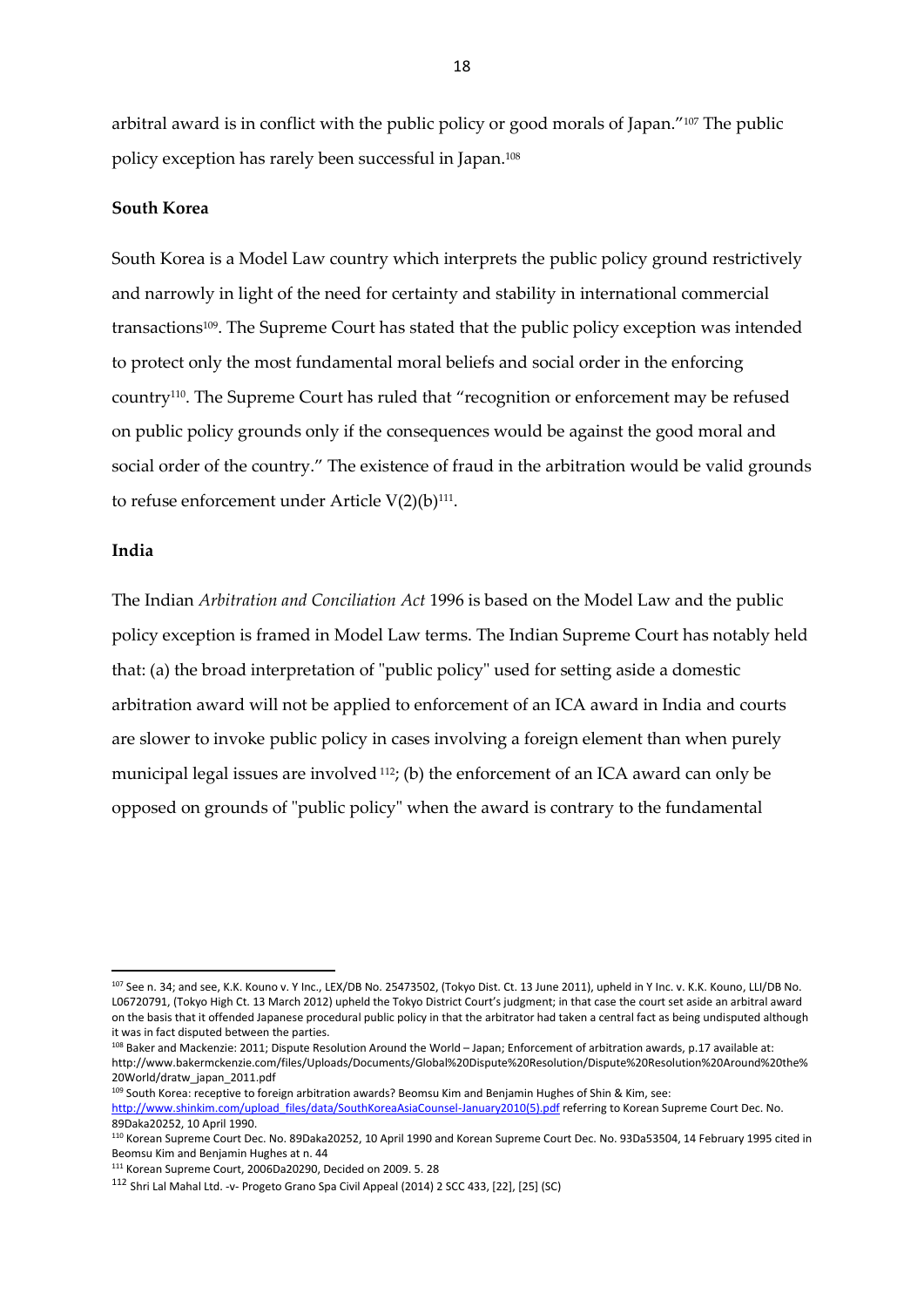policy of Indian law; the interests of India; or justice and morality<sup>113</sup>, or in addition, if it is patently illegal<sup>114</sup> .

This is now reinforced and clarified by recent amendments<sup>115</sup> to the *Arbitration and Conciliation Act* 1996 by the introduction of *Explanations* to ss. 34(2)(b), 48(2)(b) which define "public policy". Explanations 1. and 2. to s. 34 provides as follows:

- Explanation 1. For the avoidance of any doubt, it is clarified that an award is in conflict with the public policy of India, only if  $-$  (i) the making of the award was induced or affected by fraud or corruption or was in violation of section 75 or section 81; or (ii) it is in contravention with the fundamental policy of Indian law; or (iii) it is in conflict with the most basic notions of morality or justice.
- Explanation 2. For the avoidance of doubt, the test as to whether there is a contravention with the fundamental policy of Indian law shall not entail a review on the merits of the dispute.

#### **Sri Lanka**

 $\overline{a}$ 

In Sri Lanka courts will exercise extreme caution in applying the concept of public policy<sup>116</sup>. Courts exercising jurisdiction under the s 32 of the *Arbitration Act (No. 11 of 1995)* (the equivalent of Art 34 Model Law) will not sit in appeal over the conclusions of the arbitral tribunal. Sri Lankan courts have no jurisdiction to re-examine the evidence before the arbitral tribunal or to correct errors of law in an award (even patent and glaring ones), unless the error can be established to be a jurisdictional error or can be shown to be of such a nature as to render the award contrary to public policy $^{\scriptscriptstyle 117}.$ 

An arbitration award will not be lightly set aside and that a court will only look into the matter, in the context of violation of public policy, if there is some illegality or immorality that is more than a mere misstatement of the law.

In Sri Lanka the concept of 'public policy' encompasses "fundamental principles of law and justice in substantive as well as procedural aspects".

<sup>113</sup> Renusagar Power Co. Ltd.v. General Electric Co., 1994 Supp (1) SCC 644; Shri Lal Mahal Ltd. -v- Progeto Grano Spa Civil Appeal (2014) 2 SCC 433, [48] (SC).

<sup>114</sup> ONGC v. Saw Pipes, 2003 (5) SCC 705; Associate Builders v Delhi Development Authority 2014 (4) ARBLR 307. 115

<sup>116</sup> Kiran Atapattu v Janashakthi General Insurance Co. Ltd: SC Appeal 30-31/2005 decided on 22.2.2013

<sup>117</sup> Light Weight Body Armour Ltd. v. Sri Lanka Army [2007] BALR 10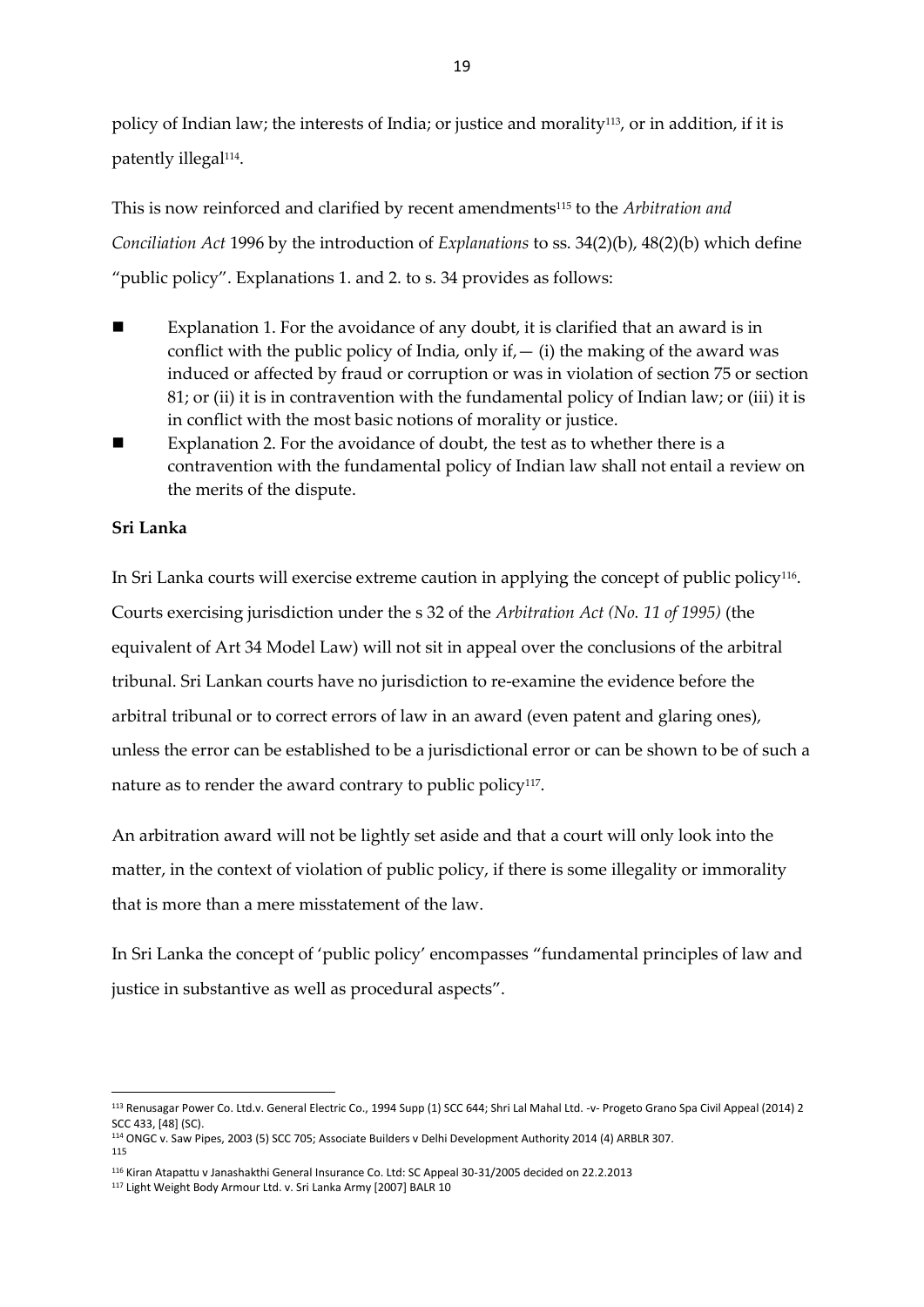**Conclusion**

Limited curial interference and steadfast curial support - the yin and yang of international arbitration is its fundamental organising principle – its *sine qua non*.

International trade demands uniformity of laws or at least harmonisation so that those involved will have the benefit of greater predictability, and certainty in their commercial relationships<sup>118</sup>.

It is submitted that an approach by national courts of construing the "public policy" ground by examining the relevant '*lex arbitri*' in light of domestic, international and regional case law and materials, having regard to the need to promote uniformity in its application, is in accord with international, and in particular, the practice adopted in much of Asia. It is suggested that such an internationalist approach can be adopted in relation to the interpretation of the NYC and Model Law generally.

An emphasis on comparative jurisprudence will encourage a uniform approach to the interpretation of the NYC and the Model Law, as well as the development of an "internationally recognised harmonised procedural jurisprudence"<sup>119</sup> which will assist to maintain the yin and yang of ICA, and thereby facilitate international trade, as well as the comity of nations.

#### *John K. Arthur*

**.** 

*LLB., BA., DipICArb, FCIArb Barrister and Member of the Victorian Bar c/- List S Owen Dixon Chambers West, 205 William Street Melbourne VIC., 3000 T: +61 3 9225 8291 Mob: + 61 412 892 199; E: jkarthur@vicbar.com.au W:<http://www.gordonandjackson.com.au/> Linked in: https://au.linkedin.com/pub/john-arthur/56/661/512\ Full profile[: http://www.vicbar.com.au/Profile?2419](http://www.vicbar.com.au/Profile?2419)*

*Liability limited by a scheme approved under Professional Standards Legislation*

<sup>118</sup> *The Interpretation and Uniformity of the Uncitral Model Law on International Commercial Arbitration focussing on Australia, Hong Kong and Singapore*, Dean Lewis, Wolters Kluwer, 2016, pp4, 12, 21ff. The rule of law is essential to the operation of a market economy. It is critical for its proper functioning for those who sell goods and services to know that they will be paid for them. An essential part of the rule of law is freedom from arbitrary power and equality before the law.

<sup>119</sup> Rt Hon. Sir Michael Kerr, *Concord and Conflict in International Arbitration,* (1997) 13 *Arbitration International* 122 at 125-6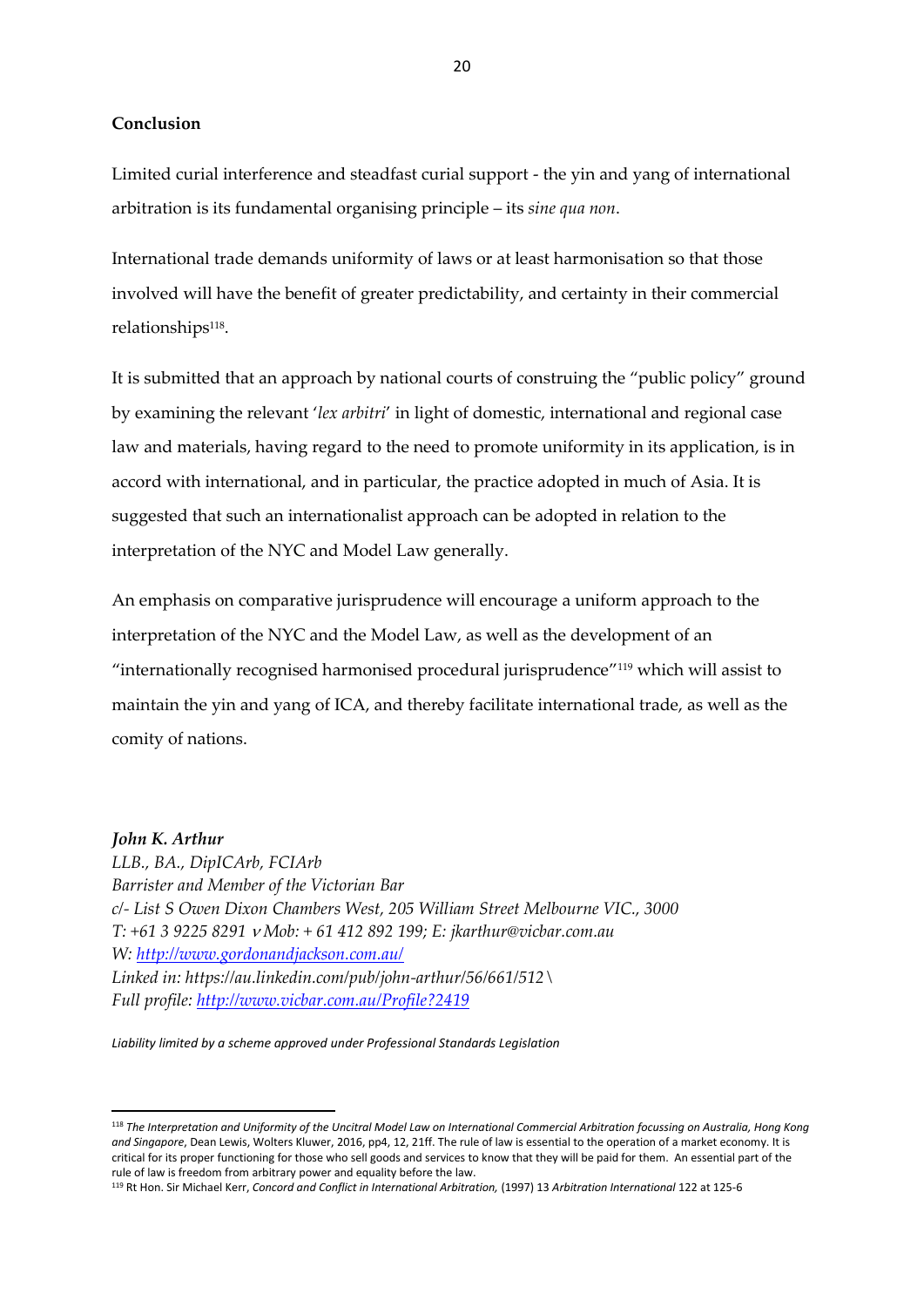#### **Bibliography**

- Redfern & Hunter on International Arbitration, Blackaby et al; 5th Ed, Oxford, 2009
- The International Arbitration Act 1974: A Commentary, M Holmes, and C Brown, 2nd Edition, Lexis Nexis, 2015
- ICCA's Guide to the Interpretation of the 1958 New York Convention: A Handbook for Judges, Hon. Gen. Ed. P Sanders, 2011.Available at: http://www.arbitrationicca.org/media/1/13890217974630/judges\_guide\_english\_composite\_final\_jan2014.pdf
- Recognition and Enforcement of Foreign Arbitral Awards: The Application of the New York Convention by National Courts, [July 2, 2014 draft] by Prof. George A. Bermann, available at: [http://www.iacl2014congress.com/fileadmin/user\\_upload/k\\_iacl2014congress/General\\_rep](http://www.iacl2014congress.com/fileadmin/user_upload/k_iacl2014congress/General_reports/Bermann__General_Report_Recognition__Enforcement_of_Foreign_Awards_July_2_2014__2_.pdf) [orts/Bermann\\_\\_General\\_Report\\_Recognition\\_\\_Enforcement\\_of\\_Foreign\\_Awards\\_July\\_2\\_20](http://www.iacl2014congress.com/fileadmin/user_upload/k_iacl2014congress/General_reports/Bermann__General_Report_Recognition__Enforcement_of_Foreign_Awards_July_2_2014__2_.pdf) [14\\_\\_2\\_.pdf](http://www.iacl2014congress.com/fileadmin/user_upload/k_iacl2014congress/General_reports/Bermann__General_Report_Recognition__Enforcement_of_Foreign_Awards_July_2_2014__2_.pdf)
- The Interpretation and Uniformity of the Uncitral Model Law on International Commercial *Arbitration focussing on Australia, Hong Kong and Singapore*, Dean Lewis, Wolters Kluwer, 2016
- Australian Commercial Arbitration, Hockley, Croft, Ho and Hickie, Lexis Nexis, 2014
- Commercial Arbitration in Australia, Doug Jones, 2nd Ed., Lawbook Co., 2013
- Recognition & Enforcement of Arbitral Awards by Hon. Justice Saleem Marsoof, PC, The Bar Association Law Journal, 2013 Vol. XX, pp 1 - 10
- Setting Aside of Awards: Public Policy & Rules of Natural Justice, Ir. Lai Sze Ching, MIArb Newsletter, No 2, 2014, pp 12 – 17
- The Enforcement of International Arbitration Awards and Public Policy, An AMTAC and *Holding Redlich Seminar,* 10 November 2014; G Farnsworth, M Holmes QC, Allsop CJ
- *The concept of public policy exception to the enforcement of foreign arbitral awards: the Indonesian perspective*, by Fifi Junita, Int. A.L.R. 2013, 16(5)
- *Arbitration in Indonesia Law No. 30 of 1999 Arbitration and Alternative Dispute Resolutions* Hadiputranto, Hadinoto & Partners 2007; available at: http://www.hhp.co.id/files/Uploads/Documents/Type%202/HHP/br\_hhp\_arbitrationindone sia.pdf
- *The meaning of international award under Indonesian arbitration law*, by Huala Adolf; Int. A.L.R. 2010, 13(6), 241-246, International Arbitration Law Review, 2010
- *Harmonizing Arbitration Laws in The Asia Pacific Region* by Frans H. Winarta, INDONESIA ARBITRATION - Vol. 7 No. 1 March 2015 : 1-8
- *Arbitration And Maritime Issues In Indonesia* by M. Husseyn Umar, INDONESIA ARBITRATION - Vol. 7 No. 3 September 2015 : 01-06
- Enforcement of Arbitral Awards by W Suwito, INDONESIA ARBITRATION Vol. 7 No. 4 December 2015 : 29‐41
- *A Brief on Arbitration in Indonesia*, M Husseyn Umar, PT Fikahati Aneska, 2015
- Arbitrating in "developing" arbitral jurisdictions: a discussion of common themes and challenges based on experiences in India and Indonesia, by Nicholas Peacock; International Arbitration Law Review 2010; Int. A.L.R. 2010, 13(6), 221-233
- *Indonesia: the new Arbitration Law of 1999: Indonesia's first comprehensive arbitration law* by Karen Mills; International Arbitration Law Review 2000; Int. A.L.R. 2000, 3(3), N39-41
- http://www.internationallawoffice.com/Newsletters/Arbitration-ADR/Malaysia/Shearn-Delamore-Co/When-can-arbitral-awards-be-set-aside-based-on-excess-of-jurisdiction-andpublic-policy#1
- Arbitration Guide, IBA Arbitration Committee, Malaysia, April 2012, Sunil Abraham, Zul Rafique & Partners